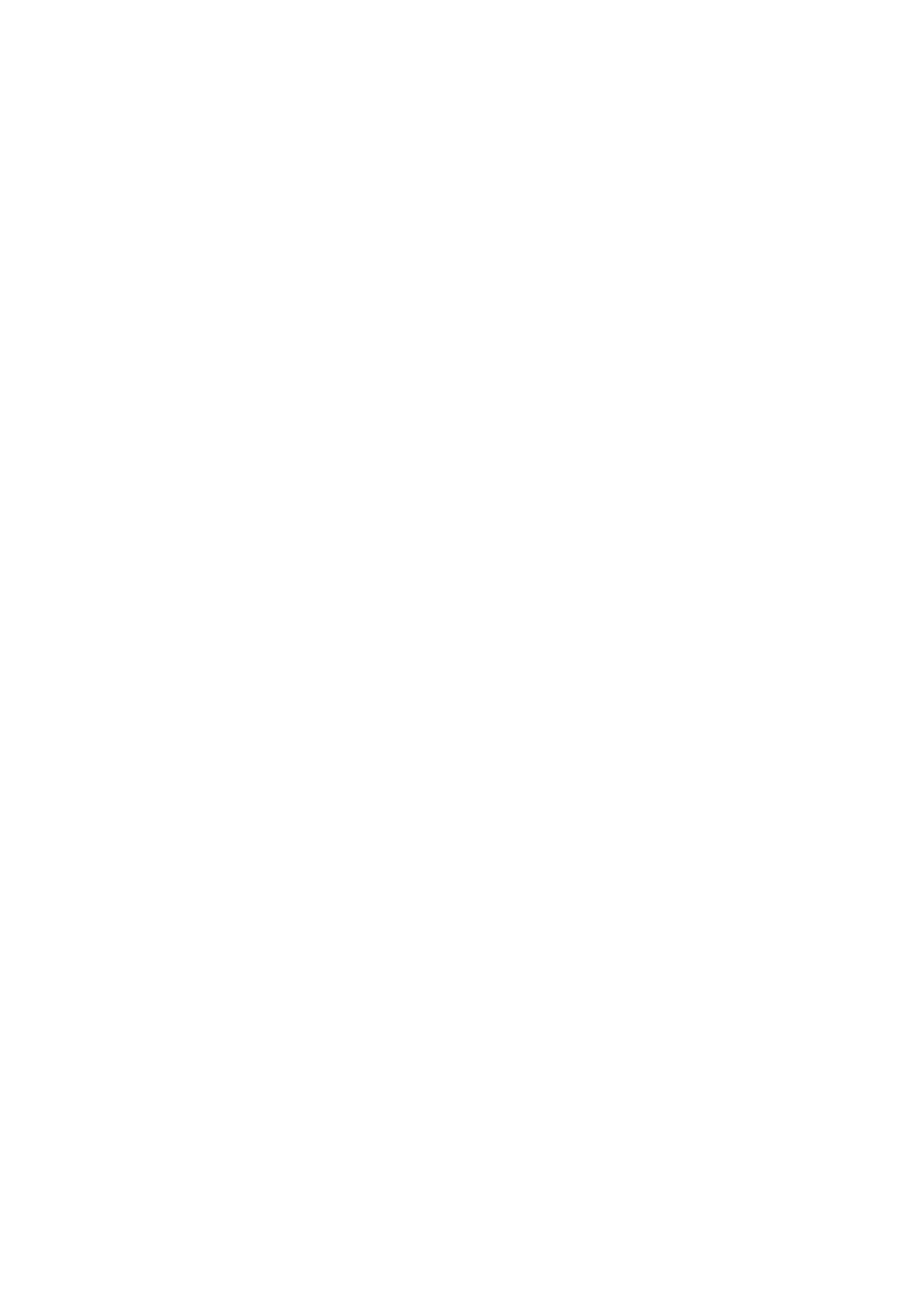## **NORTHERN TERRITORY OF AUSTRALIA**

### **ENVIRONMENT LEGISLATION AMENDMENT ACT 2021**

**Act No. [ ] of 2021** \_\_\_\_\_\_\_\_\_\_\_\_\_\_\_\_\_\_\_\_

\_\_\_\_\_\_\_\_\_\_\_\_\_\_\_\_\_\_\_\_

# **Table of provisions**

| Part 1              | <b>Preliminary matters</b>                                                                                                                                                                                           |  |
|---------------------|----------------------------------------------------------------------------------------------------------------------------------------------------------------------------------------------------------------------|--|
| 1<br>$\overline{2}$ |                                                                                                                                                                                                                      |  |
| Part 2              | <b>Amendment of Bushfires Management</b><br><b>Act 2016</b>                                                                                                                                                          |  |
| 3<br>4              | <b>Public Notice</b><br>5                                                                                                                                                                                            |  |
| 5<br>6              | Section 68 amended (Requirement to establish firebreaks)2<br>Property fire management plans within fire protection zone<br>70<br>70A<br>Offences about property fire management plans within fire<br>protection zone |  |
| 7                   | Property fire management plans within fire management zone<br>81<br>81A<br>Offences regarding property fire management plans within fire<br>management zone                                                          |  |
| 8                   | Property fire management plans within fire management area<br>84<br>84A<br>Offences about property fire management plans within fire<br>management area                                                              |  |
| 9                   | Section 91 amended (Duty of person who lights fire to control                                                                                                                                                        |  |
| Part 3              | <b>Amendment of Environment Protection</b><br>(Beverages Containers and Plastic Bags)<br><b>Act 2011</b>                                                                                                             |  |
| 10<br>11            | Section 11 amended (Waste management arrangements                                                                                                                                                                    |  |
|                     |                                                                                                                                                                                                                      |  |
| 12<br>13            | Section 23 amended (Deciding application)  11<br>Section 23A repealed (Approval of waste management                                                                                                                  |  |
|                     |                                                                                                                                                                                                                      |  |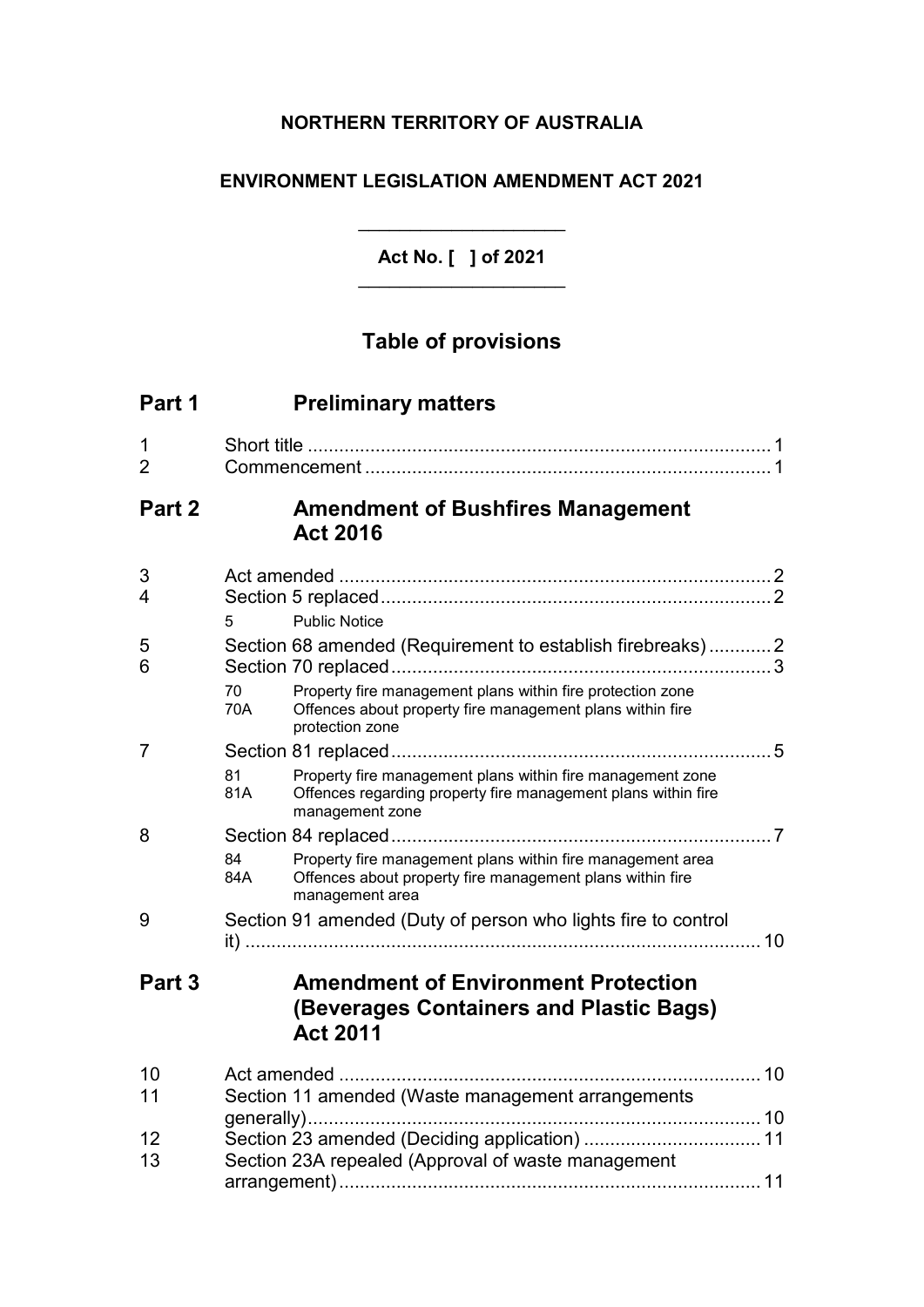| 14<br>15 |            | Section 24 amended (Conditions of CDS approval generally) 11                               |  |
|----------|------------|--------------------------------------------------------------------------------------------|--|
|          | Part 9     | <b>Transitional matters for Environment</b><br><b>Legislation Amendment Act 2021</b>       |  |
|          | 110<br>111 | Definitions<br>Approval of waste management arrangements                                   |  |
| 16       |            |                                                                                            |  |
| Part 4   |            | <b>Amendment of Environmental Offences</b><br>and Penalties Act 1996                       |  |
| 17       |            |                                                                                            |  |
| 18       |            |                                                                                            |  |
| Part 5   |            | <b>Amendment of Litter Act 1972</b>                                                        |  |
| 19       |            |                                                                                            |  |
| 20       |            |                                                                                            |  |
|          | 13         | Delegation                                                                                 |  |
| Part 6   |            | <b>Amendment of Northern Territory</b><br><b>Environment Protection Authority Act 2012</b> |  |
| 21       |            |                                                                                            |  |
| 22       |            |                                                                                            |  |
| 23       |            |                                                                                            |  |
| Part 7   |            | <b>Amendment of Pastoral Land Act 1992</b>                                                 |  |
| 24       |            |                                                                                            |  |
| 25       |            |                                                                                            |  |
| 26       |            | Section 38 amended (Conditions of pastoral leases)  16                                     |  |
| 27       |            | Section 68 amended (Application for consent to lease                                       |  |
| 28       |            |                                                                                            |  |
|          | Part 7A    | Clearing pastoral land                                                                     |  |
|          | 91A        | Meaning of clear in relation to land                                                       |  |
|          | 91B        | Meaning of native vegetation                                                               |  |
|          | 91C        | Clearing of land                                                                           |  |
|          | 91D<br>91E | Permitted clearing<br>Board may issue guidelines                                           |  |
|          | 91F        | Application for clearing permit                                                            |  |
|          | 91G        | Public notice of application                                                               |  |
|          | 91H<br>91J | Decision of application by Board<br>Clearing period                                        |  |
|          | 91K        | Duration and effect of clearing permit                                                     |  |
|          | 91L        | Registration of clearing permit                                                            |  |
|          | 91M<br>91N | Effect of clearing permit on dealing with lease<br>Extension of clearing period            |  |
|          | 91P        | Variation of clearing permit                                                               |  |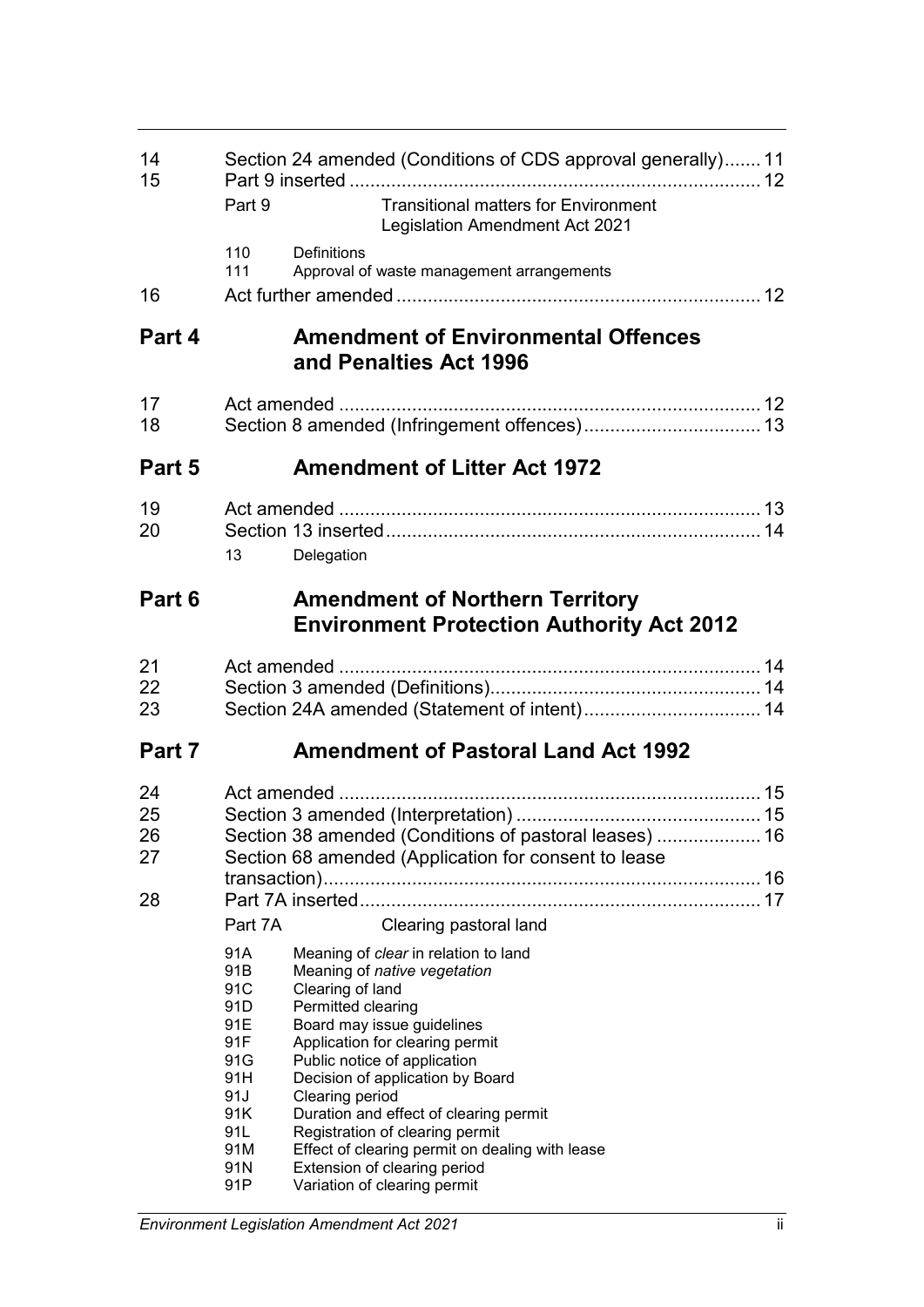| <b>Schedule 2</b>          |                                                               | <b>Pastoral Land Act 1992 further amended</b>                                                                                                                                                                                                                                                                                                                                                           |  |
|----------------------------|---------------------------------------------------------------|---------------------------------------------------------------------------------------------------------------------------------------------------------------------------------------------------------------------------------------------------------------------------------------------------------------------------------------------------------------------------------------------------------|--|
| <b>Schedule 1</b>          |                                                               | <b>Environmental Protection (Beverage</b><br><b>Containers and Plastic Bags) Act 2011</b><br>further amended                                                                                                                                                                                                                                                                                            |  |
| 38                         |                                                               |                                                                                                                                                                                                                                                                                                                                                                                                         |  |
| Part 9                     |                                                               | <b>Repeal of Act</b>                                                                                                                                                                                                                                                                                                                                                                                    |  |
| 36<br>37                   |                                                               |                                                                                                                                                                                                                                                                                                                                                                                                         |  |
| <b>Division 2</b>          |                                                               | <b>Amendment of Waste Management and</b><br><b>Pollution Control (Administration) Regulations</b><br>1998                                                                                                                                                                                                                                                                                               |  |
| 35                         | 46A<br>46B                                                    | Emergency authorisation<br>Person must comply with emergency authorisation                                                                                                                                                                                                                                                                                                                              |  |
| 30<br>31<br>32<br>33<br>34 | Division 3A                                                   | Section 30 amended (Where approval or licence required) 29<br>Emergency authorisation                                                                                                                                                                                                                                                                                                                   |  |
| <b>Division 1</b>          |                                                               | <b>Amendment of Waste Management and</b><br><b>Pollution Control Act 1998</b>                                                                                                                                                                                                                                                                                                                           |  |
| Part 8                     |                                                               | Amendment of waste management and<br>pollution control legislation                                                                                                                                                                                                                                                                                                                                      |  |
| 29                         |                                                               |                                                                                                                                                                                                                                                                                                                                                                                                         |  |
|                            | 91T<br>91U<br>91V<br>91W<br>91X<br>91Y<br>91Z<br>91ZA<br>91ZB | holder of clearing permit<br>Stop work direction<br>Offence about stop work direction<br>Rehabilitation direction<br>Board may revoke or vary rehabilitation plan<br>Duration of rehabilitation plan<br>Registration of rehabilitation plan<br>Effect of rehabilitation plan on dealing with lease<br>Offence for contravening rehabilitation direction<br>Offence for contravening rehabilitation plan |  |
|                            | 91Q<br>91R<br>91S                                             | Suspension of clearing permit by Board<br>Revocation of clearing permit by Board<br>Suspension or revocation of clearing permit - on application by                                                                                                                                                                                                                                                     |  |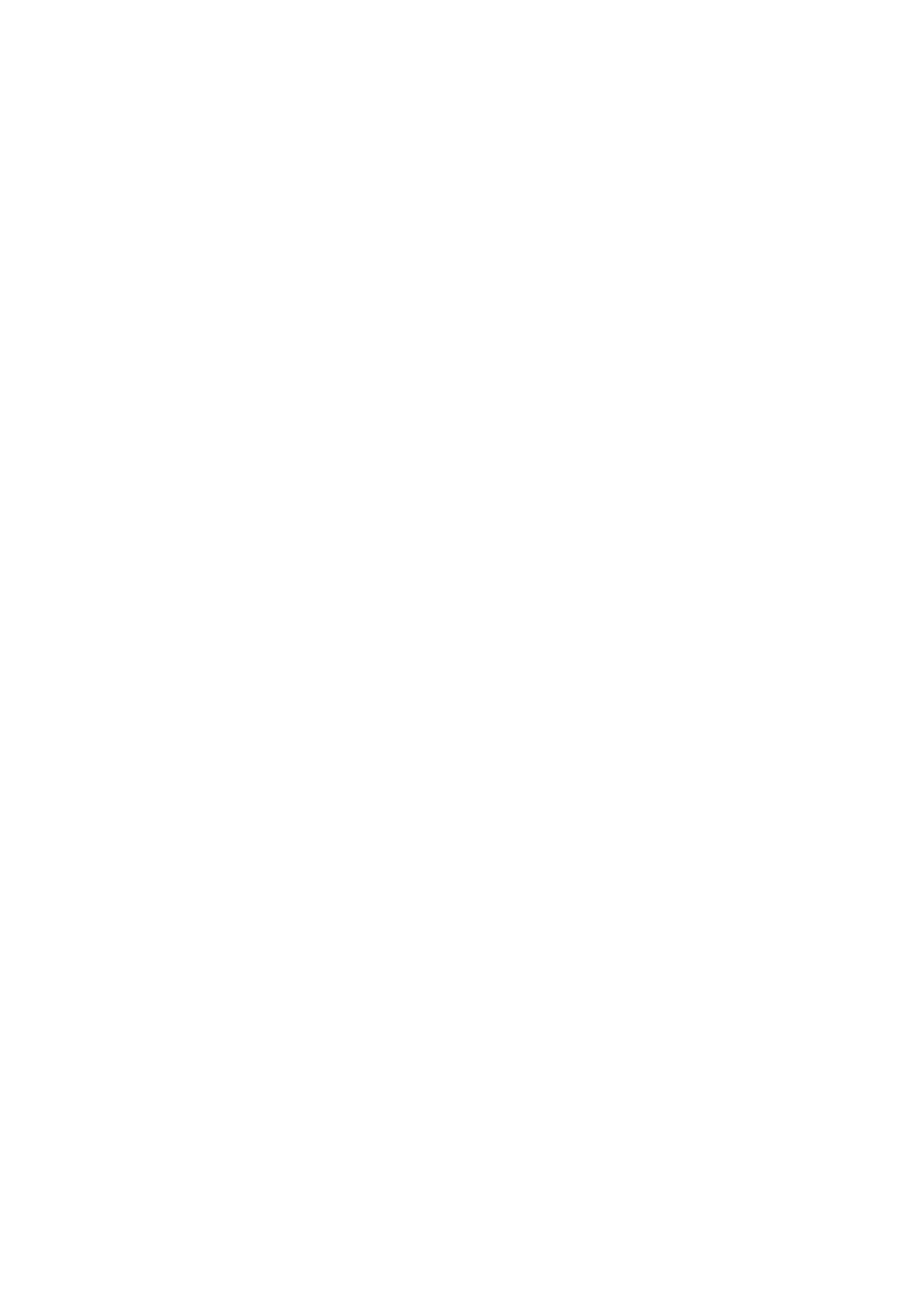

# **NORTHERN TERRITORY OF AUSTRALIA** \_\_\_\_\_\_\_\_\_\_\_\_\_\_\_\_\_\_\_\_

### **Act No. [ ] of 2021** \_\_\_\_\_\_\_\_\_\_\_\_\_\_\_\_\_\_\_\_

An Act to amend the *Bushfires Management Act 2016*, the *Environment Protection (Beverage Containers and Plastic Bags) Act 2011*, the *Environmental Offences and Penalties Act 1996*, the *Litter Act 1972*, the *Northern Territory Environment Protection Authority Act 2012*, the *Pastoral Land Act 1992*, the *Waste Management and Pollution Control Act 1998* and *the Waste Management and Pollution Control (Administration) Regulations 1998*

> [*Assented to [ ] 2021*] [*Introduced [ ] 2021*]

**The Legislative Assembly of the Northern Territory enacts as follows:**

## **Part 1 Preliminary matters**

### **1 Short title**

This Act may be cited as the *Environment Legislation Amendment Act 2021*.

### **2 Commencement**

- (1) Subject to subsection (2), this Act commences on the day fixed by the Administrator by *Gazette* notice.
- (2) If a provision of this Act does not commence before 27 September 2023, it commences on that day.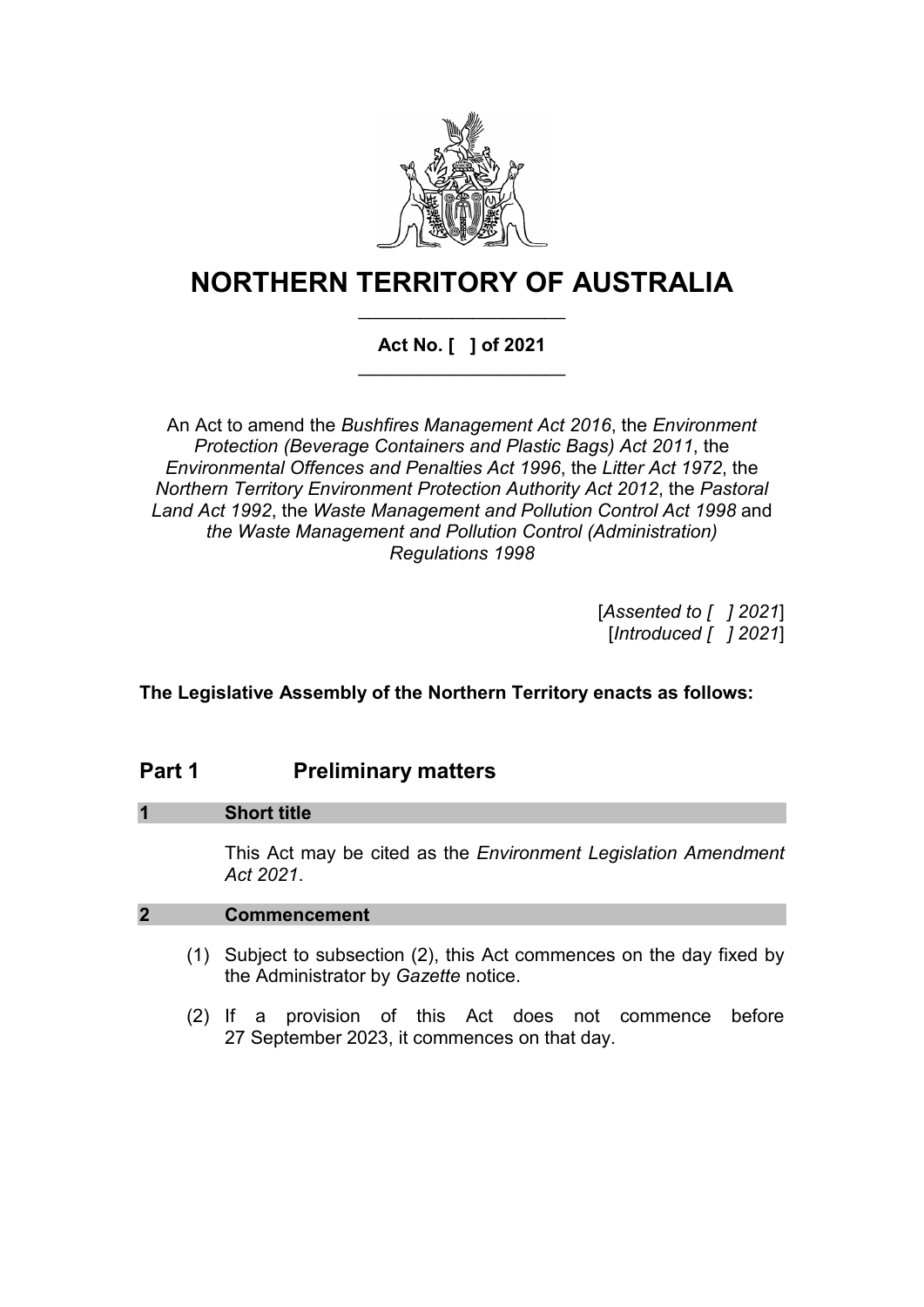## **Part 2 Amendment of Bushfires Management Act 2016**

#### **3 Act amended**

This Part amends the *Bushfires Management Act 2016*.

#### **4 Section 5 replaced**

Section 5

*repeal, insert*

#### **5 Public Notice**

For this Act, a person gives *public notice* of a matter by publishing notice of the matter:

- (a) in a newspaper circulating in the Territory or in the part of the Territory to which the matter relates; or
- (b) on a radio or television station broadcasting in the Territory or in the part of the Territory to which the matter relates; or
- (c) on roadside message boards in the Territory or in the part of the Territory to which the matter relates; or
- (d) on the Internet; or
- (e) in any other manner as the executive director considers appropriate.

#### **5 Section 68 amended (Requirement to establish firebreaks)**

Section 68(1), before "firebreak"

*insert*

prescribed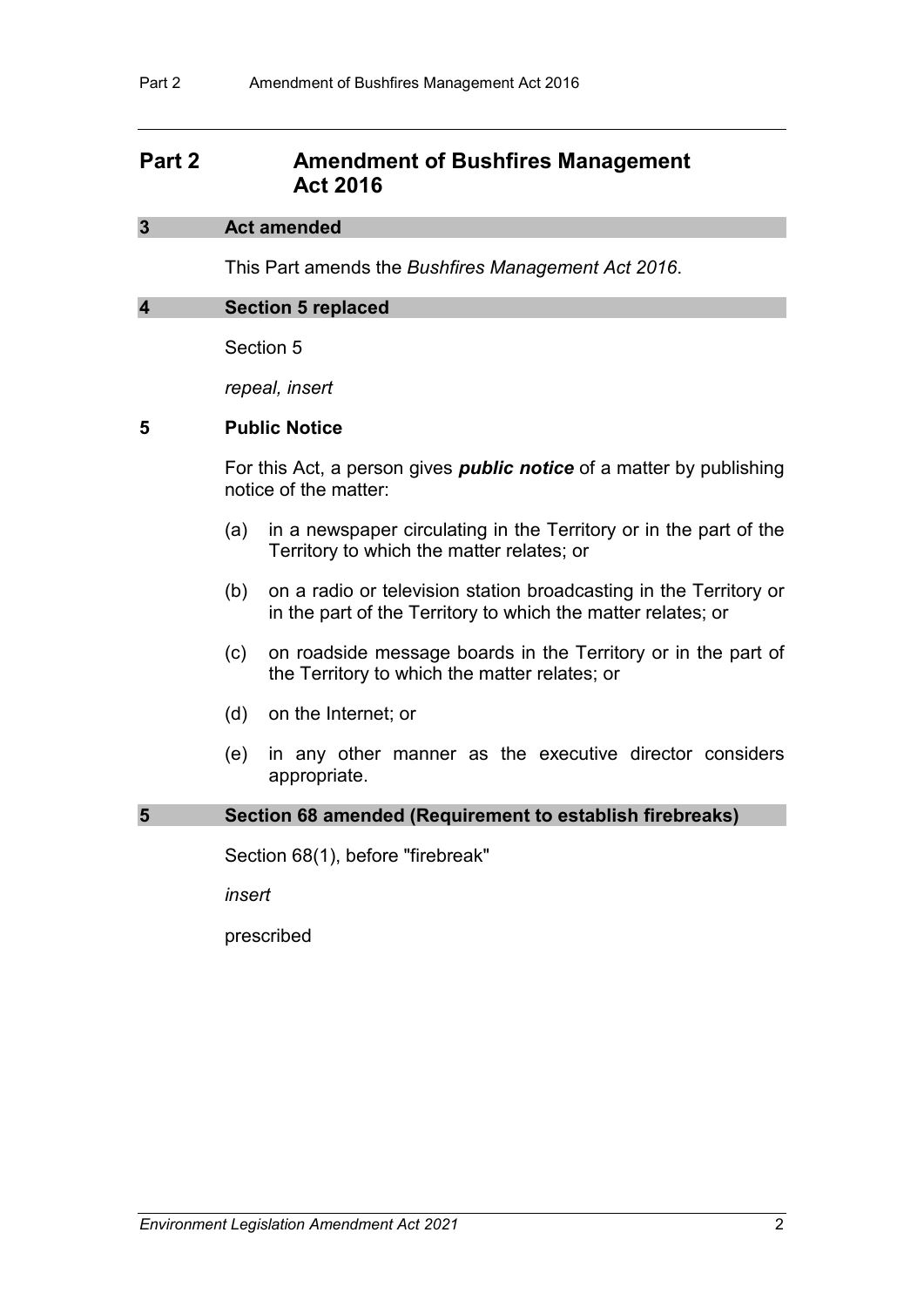### **6 Section 70 replaced**

Section 70

*repeal, insert*

### **70 Property fire management plans within fire protection zone**

- (1) The executive director may do any of the following:
	- (a) conduct a risk assessment of land within a fire protection zone;
	- (b) direct a fire control officer or other person to conduct a risk assessment of land within a fire protection zone;
	- (c) by written notice given to the owner or occupier of land within a fire protection zone, require the owner or occupier to prepare and submit to the executive director, by a date specified in the notice, a property fire management plan for the land;
	- (d) prepare a property fire management plan for land within a fire protection zone and give it to the owner or occupier of the land.
- (2) In determining whether to do any of the things permitted under subsection (1), the executive director may consider any factors the executive director considers relevant.
- (3) Without limiting subsection (2), the executive director may consider:
	- (a) previous non-compliance by the owner or occupier of the land with their obligations under this Act; and
	- (b) the likely scale and urgency of the risk of fire to human safety or the environment.
- (4) A property fire management plan prepared under this section must specify adequate arrangements for the mitigation, management and suppression of fire on the land.
- (5) If an owner or occupier of land is given notice under subsection (1)(c) and the submitted plan is not, in the opinion of the executive director, adequate, the executive director may return the plan to the owner or occupier to make the amendments required by the executive director.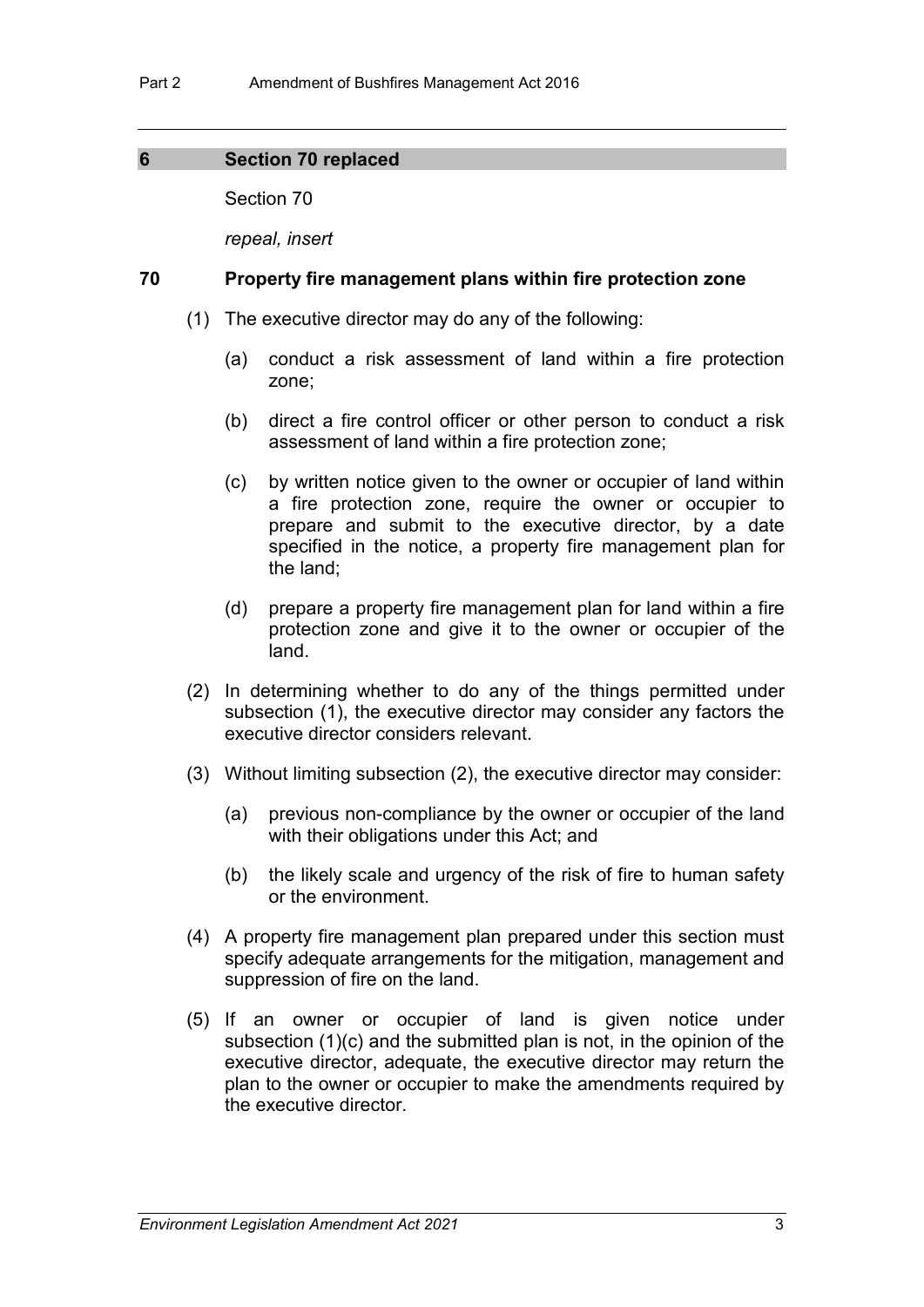- (6) The executive director, a fire control officer or a person directed by the executive director may enter land within a fire protection zone to carry out a risk assessment as permitted by this section.
- (7) If a property fire management plan requires the doing of a specified act by the owner or occupier of the land within a specified period and the owner or occupier fails to do the act within that period, the executive director may authorise, in writing, a person to:
	- (a) enter the land, with or without equipment and machinery; and
	- (b) do the act required to be done.
- (8) The cost to the Territory of work carried out under subsection (7) is:
	- (a) a debt due and payable to the Territory; and
	- (b) a statutory charge on the land.

### **70A Offences about property fire management plans within fire protection zone**

- (1) A person commits an offence if:
	- (a) the person is the owner or occupier of land, within a fire protection zone, to which a fire management plan applies; and
	- (b) the person intentionally engages in conduct; and
	- (c) the conduct results in contravention of the fire management plan and the person is reckless in relation to that result.

Maximum penalty: 200 penalty units or imprisonment for 2 years.

- (2) Strict liability applies to subsection  $(1)(a)$ .
- (3) It is a defence to a prosecution for an offence against subsection (1) if the defendant has a reasonable excuse.
- (4) A person commits an offence if:
	- (a) the person is the owner or occupier of land within a fire protection zone; and
	- (b) the person is given written notice under section 70(1)(c) requiring the person to prepare and submit to the executive director, by a date specified in the notice, a property fire management plan for the land; and
	- (c) the person intentionally engages in conduct; and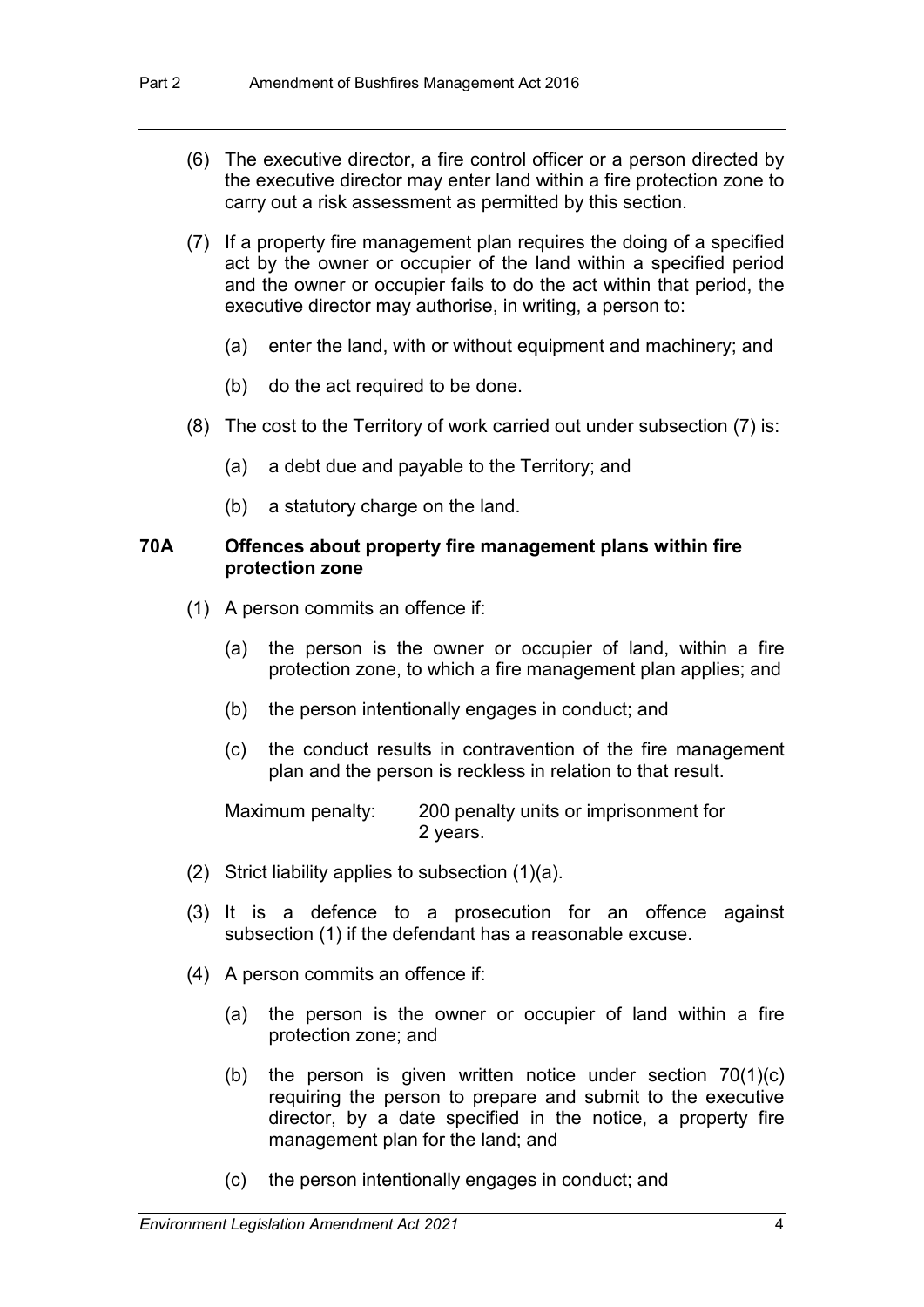(d) the conduct results in contravention of the written notice and the person is reckless in relation to that result.

Maximum penalty: 200 penalty units or imprisonment for 2 years.

- (5) Strict liability applies to subsection (4)(a) and (b).
- (6) It is a defence to a prosecution for an offence against subsection (4) if the defendant has a reasonable excuse.

#### **7 Section 81 replaced**

Section 81

*repeal, insert*

#### **81 Property fire management plans within fire management zone**

- (1) The executive director may do any of the following:
	- (a) conduct a risk assessment of land within a fire management zone;
	- (b) direct a fire control officer or other person to conduct a risk assessment of land within a fire management zone;
	- (c) by written notice given to the owner or occupier of land within a fire management zone, require the owner or occupier to prepare and submit to the executive director, by a date specified in the notice, a property fire management plan for the land;
	- (d) prepare a property fire management plan for land within a fire management zone and give it to the owner or occupier of the land.
- (2) In determining whether to do any of the things permitted under subsection (1), the executive director may consider any factors the executive director considers relevant.
- (3) Without limiting subsection (2), the executive director may consider:
	- (a) previous non-compliance by the owner or occupier of the land with their obligations under this Act; and
	- (b) the likely scale and urgency of the risk of fire to human safety or the environment.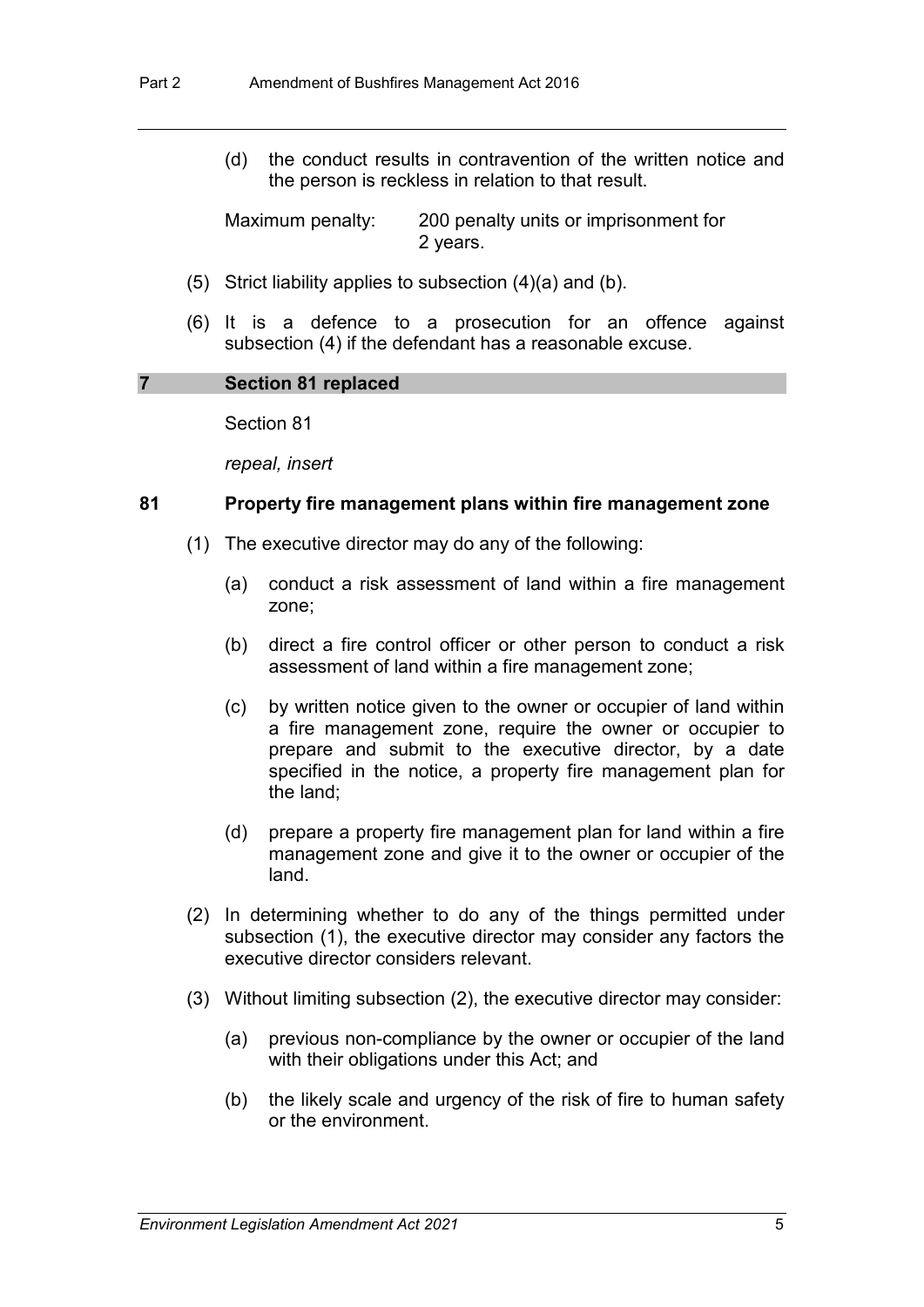- (4) A property fire management plan prepared under this section must specify adequate arrangements for the mitigation, management and suppression of fire on the land.
- (5) If an owner or occupier of land is given notice under subsection (1)(c) and the submitted plan is not, in the opinion of the executive director, adequate, the executive director may return the plan to the owner or occupier to make the amendments required by the executive director.
- (6) The executive director, a fire control officer or a person directed by the executive director may enter land within a fire management zone to carry out a risk assessment as permitted by this section.
- (7) If a property fire management plan requires the doing of a specified act by the owner or occupier of the land within a specified period and the owner or occupier fails to do the act within that period, the executive director may authorise, in writing, a person to:
	- (a) enter the land, with or without equipment and machinery; and
	- (b) do the act required to be done.
- (8) The cost to the Territory of work carried out under subsection (7) is:
	- (a) a debt due and payable to the Territory; and
	- (b) a statutory charge on the land.

#### **81A Offences regarding property fire management plans within fire management zone**

- (1) A person commits an offence if:
	- (a) the person is the owner or occupier of land, within a fire management zone, to which a fire management plan applies; and
	- (b) the person intentionally engages in conduct; and
	- (c) the conduct results in contravention of the fire management plan and the person is reckless in relation to that result.

Maximum penalty: 200 penalty units or imprisonment for 2 years.

- (2) Strict liability applies to subsection  $(1)(a)$ .
- (3) It is a defence to a prosecution for an offence against subsection (1) if the defendant has a reasonable excuse.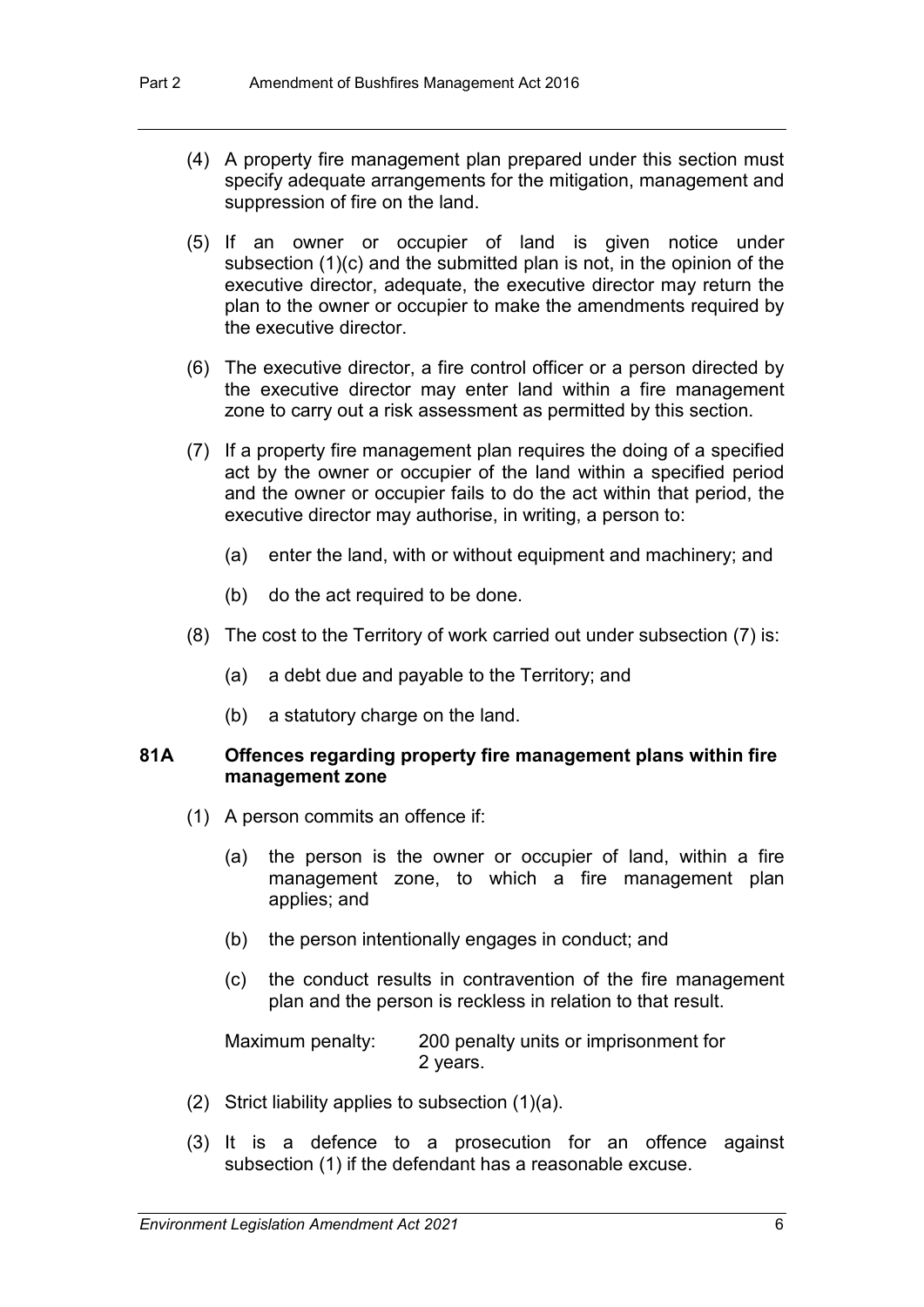- (4) A person commits an offence if:
	- (a) the person is the owner or occupier of land within a fire management zone; and
	- (b) the person is given written notice under section 81(1)(c) requiring the person to prepare and submit to the executive director, by a date specified in the notice, a property fire management plan for the land; and
	- (c) the person intentionally engages in conduct; and
	- (d) the conduct results in contravention of the written notice and the person is reckless in relation to that result.

Maximum penalty: 200 penalty units or imprisonment for 2 years.

- (5) Strict liability applies to subsection (4)(a) and (b).
- (6) It is a defence to a prosecution for an offence against subsection (4) if the defendant has a reasonable excuse.

#### **8 Section 84 replaced**

Section 84

*repeal, insert*

#### **84 Property fire management plans within fire management area**

- (1) The executive director may do any of the following:
	- (a) by public notice, require each owner or occupier of land within a fire management area to prepare and submit to the executive director, by a date specified in the notice, a property fire management plan;
	- (b) conduct a risk assessment of land within a fire management area;
	- (c) direct a fire control officer, or another person, to conduct a risk assessment of land within a fire management area;
	- (d) by written notice given to the owner or occupier of land within a fire management area, require the owner or occupier to prepare and submit to the executive director, by a date specified in the notice, a property fire management plan for the land;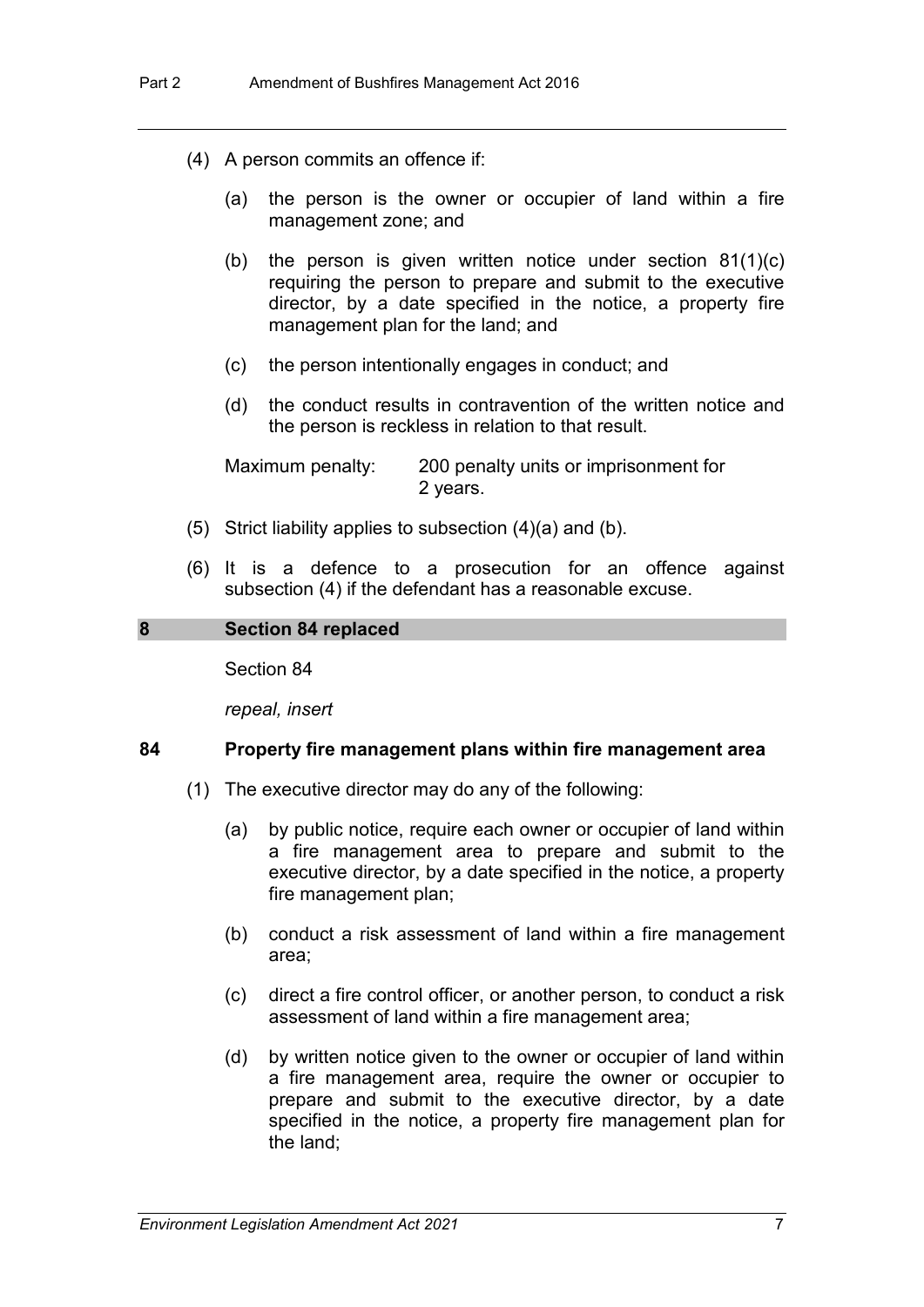- (e) prepare a property fire management plan for land within a fire management area and give it to the owner or occupier of the land.
- (2) In determining whether to do any of the things permitted under subsection (1), the executive director may consider any factors the executive director considers relevant.
- (3) Without limiting subsection (2), the executive director may consider:
	- (a) previous non-compliance by the owner or occupier of the land with their obligations under this Act; and
	- (b) compliance generally of the owners or occupiers of the land within the fire management area with their obligations under this Act; and
	- (c) the likely scale and urgency of the risk of fire to human safety or the environment.
- (4) A property fire management plan prepared under this section must specify adequate arrangements for the mitigation, management and suppression of fire on the land.
- (5) If an owner or occupier of land is given notice under subsection (1)(a) or (d) and the submitted plan is not, in the opinion of the executive director, adequate, the executive director may return the plan to the owner or occupier to make the amendments required by the executive director.
- (6) The executive director, a fire control officer or a person directed by the executive director may enter land within a fire management area to carry out a risk assessment as permitted by this section.
- (7) If a property fire management plan requires the doing of a specified act by the owner or occupier of the land within a specified period and the owner or occupier fails to do the act within that period, the executive director may authorise, in writing, a person to:
	- (a) enter the land, with or without equipment and machinery; and
	- (b) do the act required to be done.
- (8) The cost to the Territory of work carried out under subsection (7) is:
	- (a) a debt due and payable to the Territory; and
	- (b) a statutory charge on the land.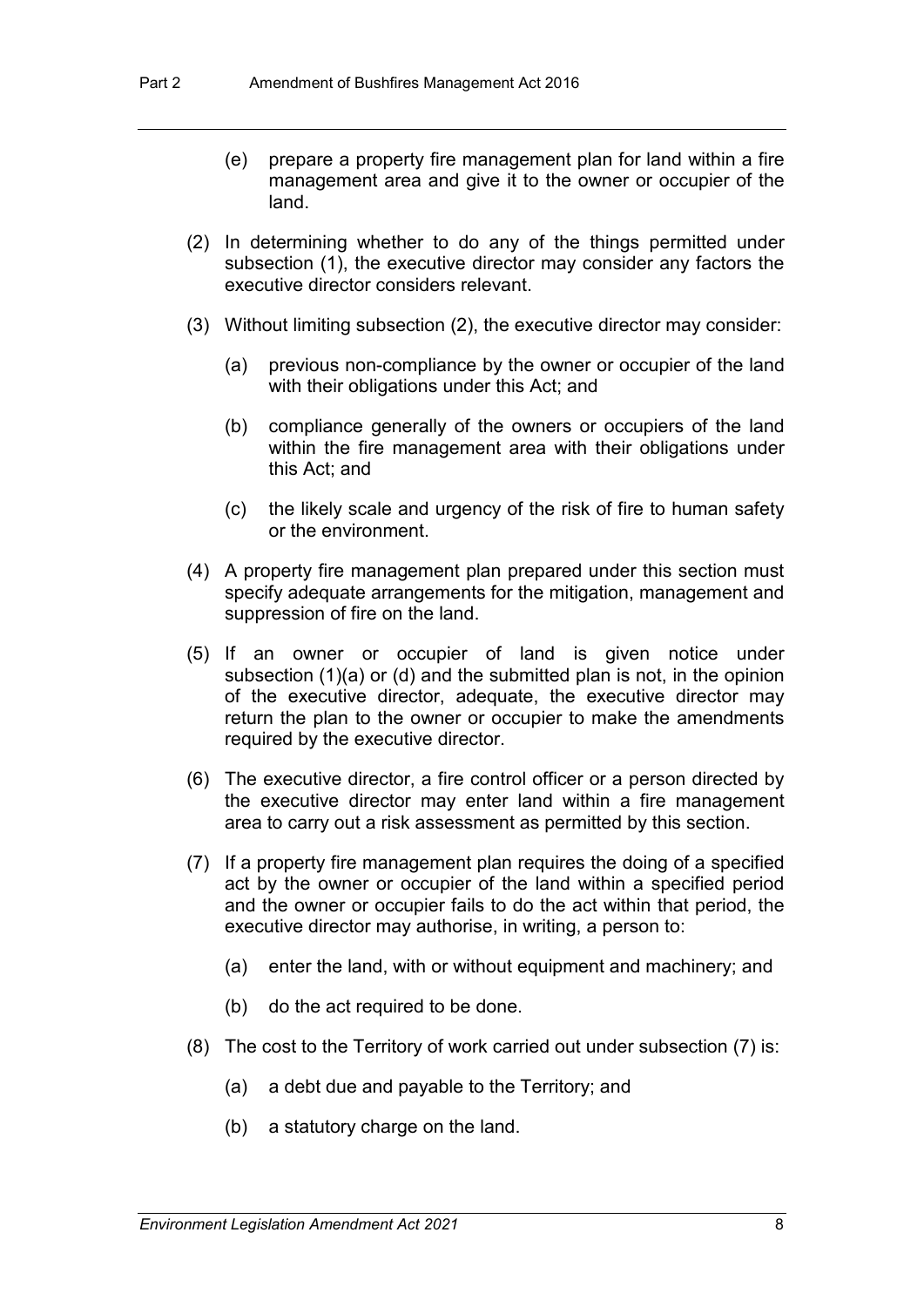### **84A Offences about property fire management plans within fire management area**

- (1) A person commits an offence if:
	- (a) the person is the owner or occupier of land, within a fire management area, to which a fire management plan applies; and
	- (b) the person intentionally engages in conduct; and
	- (c) the conduct results in contravention of the fire management plan and the person is reckless in relation to that result.

Maximum penalty: 200 penalty units or imprisonment for 2 years.

- (2) Strict liability applies to subsection (1)(a).
- (3) It is a defence to a prosecution for an offence against subsection (1) if the defendant has a reasonable excuse.
- (4) A person commits an offence if:
	- (a) the person is the owner or occupier of land within a fire management area; and
	- (b) public notice is given under section 84(1)(a) requiring the person to prepare and submit to the executive director, by a date specified in the notice, a property fire management plan for the land; and
	- (c) the person intentionally engages in conduct; and
	- (d) the conduct results in contravention of the public notice and the person is reckless in relation to that result.

Maximum penalty: 200 penalty units or imprisonment for 2 years.

- (5) Strict liability applies to subsection (4)(a) and (b).
- (6) It is a defence to a prosecution for an offence against subsection (4) if the defendant has a reasonable excuse.
- (7) A person commits an offence if:
	- (a) the person is the owner or occupier of land within a fire management area; and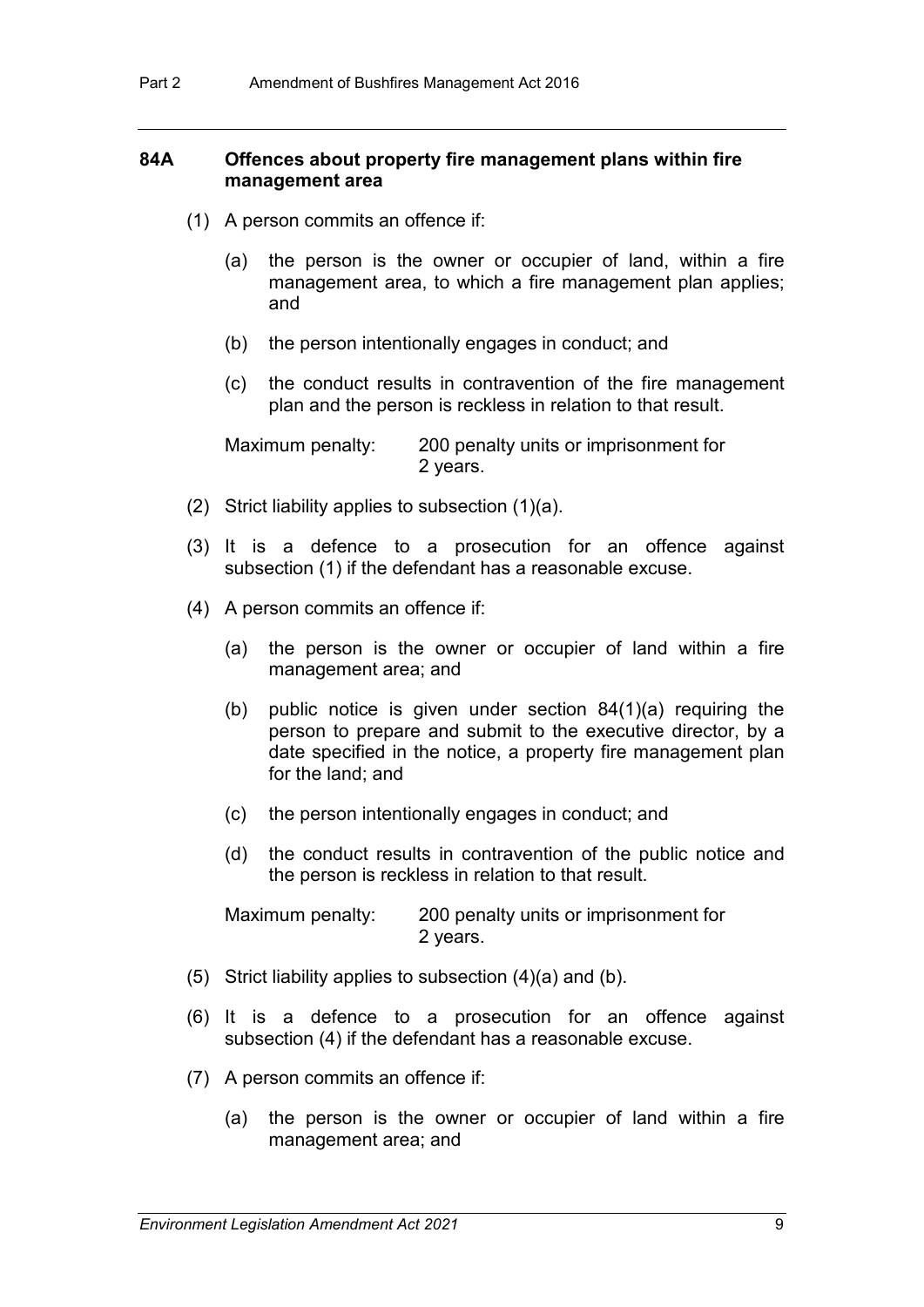- Part 3 Amendment of Environment Protection (Beverages Containers and Plastic Bags) Act 2011
	- (b) the person is given written notice under section 84(1)(d) requiring the person to prepare and submit to the executive director, by a date specified in the notice, a property fire management plan for the land; and
	- (c) the person intentionally engages in conduct; and
	- (d) the conduct results in contravention of the written notice and the person is reckless in relation to that result.

Maximum penalty: 200 penalty units or imprisonment for 2 years.

- (8) Strict liability applies to subsection  $(7)(a)$  and  $(b)$ .
- (9) It is a defence to a prosecution for an offence against subsection (7) if the defendant has a reasonable excuse.

#### **9 Section 91 amended (Duty of person who lights fire to control it)**

```
Section 91(5), at the end
```
*insert*

Maximum penalty: 100 penalty units.

## **Part 3 Amendment of Environment Protection (Beverages Containers and Plastic Bags) Act 2011**

### **10 Act amended**

This Part amends the *Environment Protection (Beverages Containers and Plastic Bags) Act 2011*.

### **11 Section 11 amended (Waste management arrangements generally)**

(1) Section 11(3), after "provisions"

*insert*

, not inconsistent with this Act,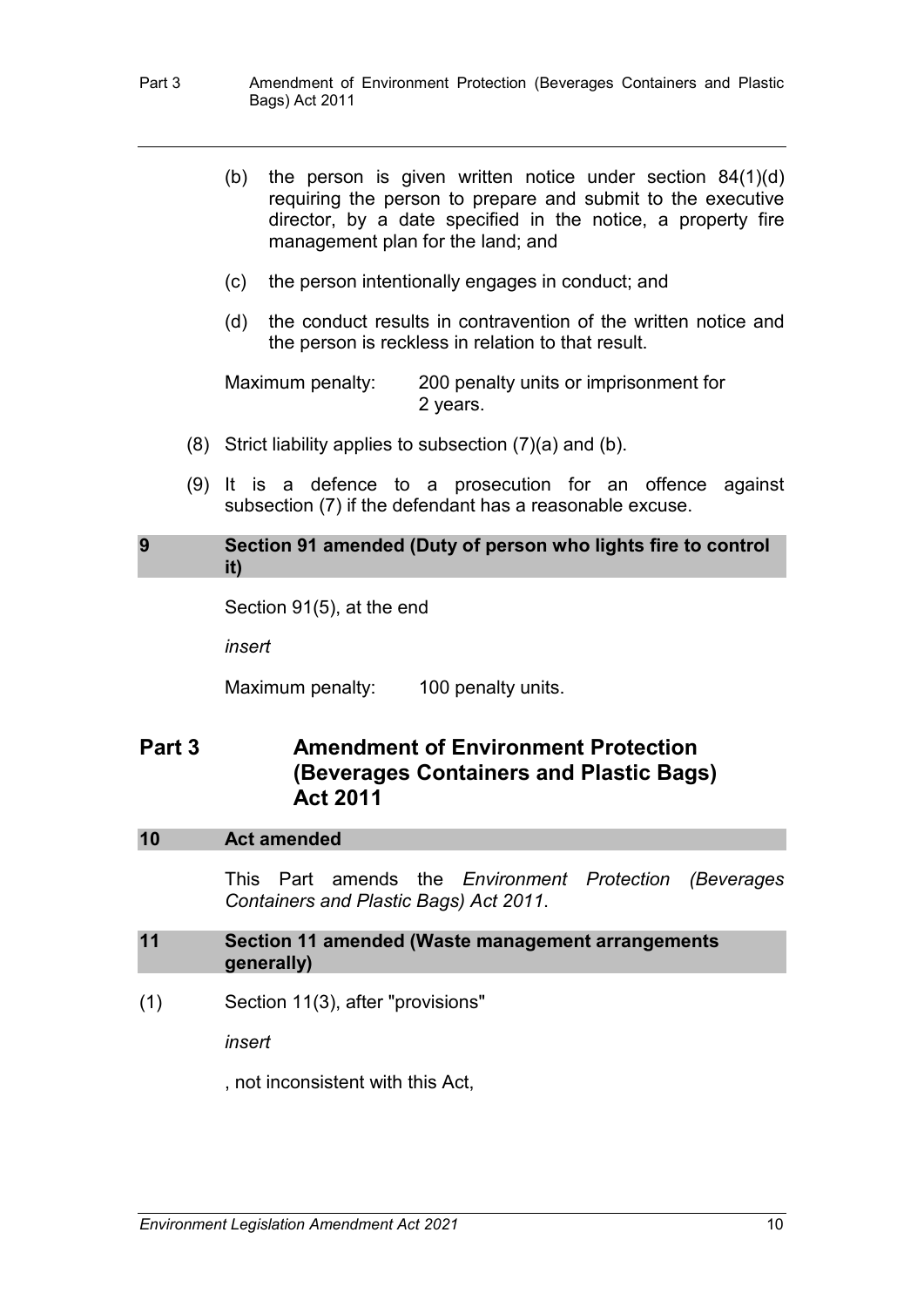- Part 3 Amendment of Environment Protection (Beverages Containers and Plastic Bags) Act 2011
- (2) Section 11(4)

*omit, insert*

(4) All the provisions of a waste management arrangement must be appropriate for the CDS.

#### **12 Section 23 amended (Deciding application)**

Section 23(2)

*omit, insert*

- (2) The NT EPA may grant a CDS approval in relation to a collection approval only if the NT EPA has taken into account the proposed location of the collection depot and is satisfied the depot will be:
	- (a) accessible to the general public in that location; and
	- (b) open on a consistent and regular basis.

#### **13 Section 23A repealed (Approval of waste management arrangement)**

Section 23A

*repeal*

### **14 Section 24 amended (Conditions of CDS approval generally)**

 $(1)$  Section 24 $(a)$ 

*omit*

approved

(2) Section 24(b)

*omit, insert*

(b) if a waste management arrangement relevant to the CDS approval is varied or replaced, the holder of the approval must give the varied or replacement arrangement to the NT EPA if requested by the NT EPA;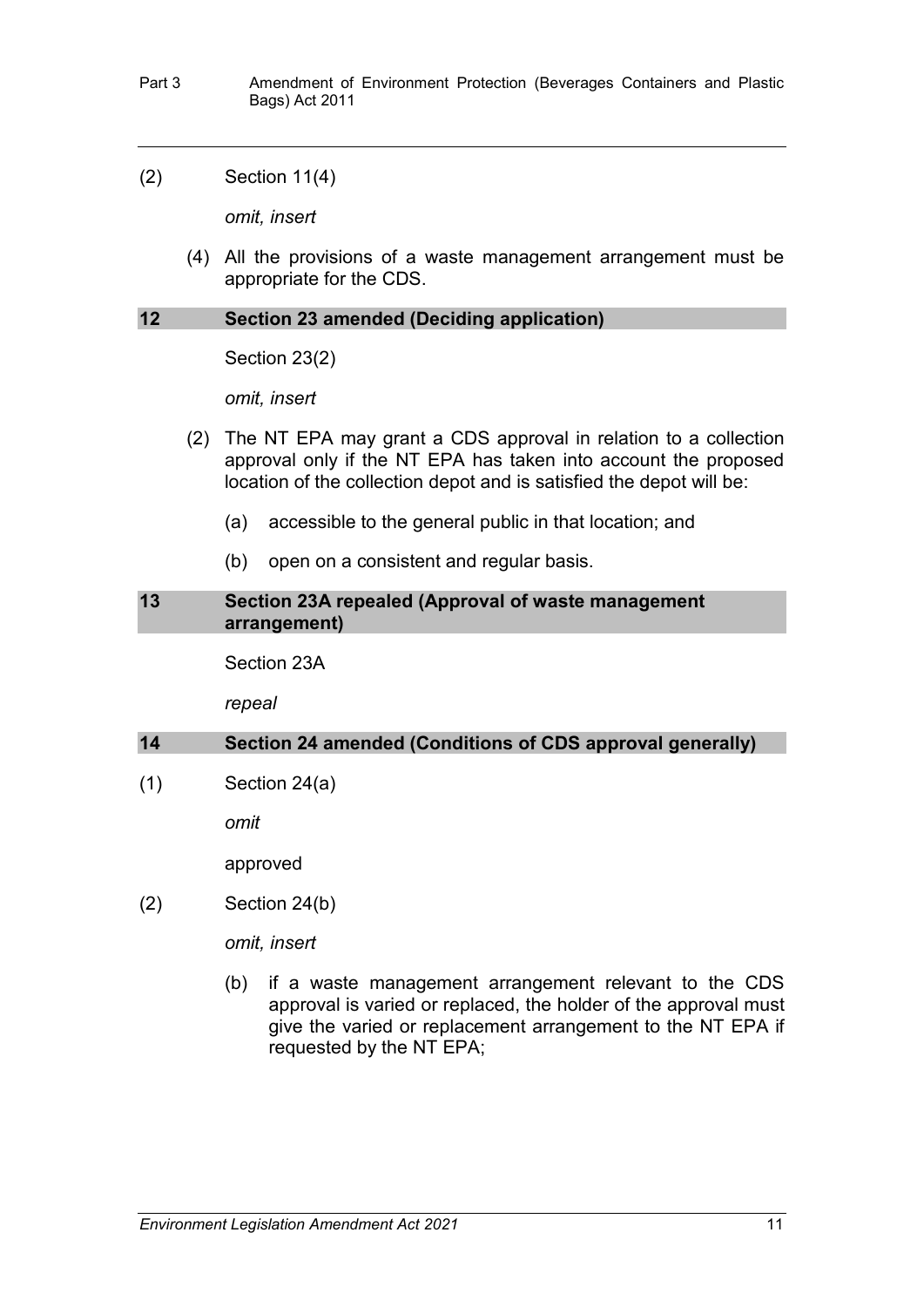### **15 Part 9 inserted**

After section 109

*insert*

## **Part 9 Transitional matters for Environment Legislation Amendment Act 2021**

### **110 Definitions**

In this Part:

*amending Act* means the *Environment Legislation Amendment Act 2021*.

*commencement* means the commencement of Part 3 of the amending Act.

### **111 Approval of waste management arrangements**

- (1) Subsection (2) applies if, before the commencement:
	- (a) a waste management arrangement was given to the NT EPA for approval under section 23A; and
	- (b) the NT EPA did not make a decision about the waste management arrangement.
- (2) The NT EPA must deal with the waste management arrangement in accordance with this Act as in force immediately before the commencement.

### **16 Act further amended**

Schedule 1 has effect.

### **Part 4 Amendment of Environmental Offences and Penalties Act 1996**

### **17 Act amended**

This Part amends the *Environmental Offences and Penalties Act 1996*.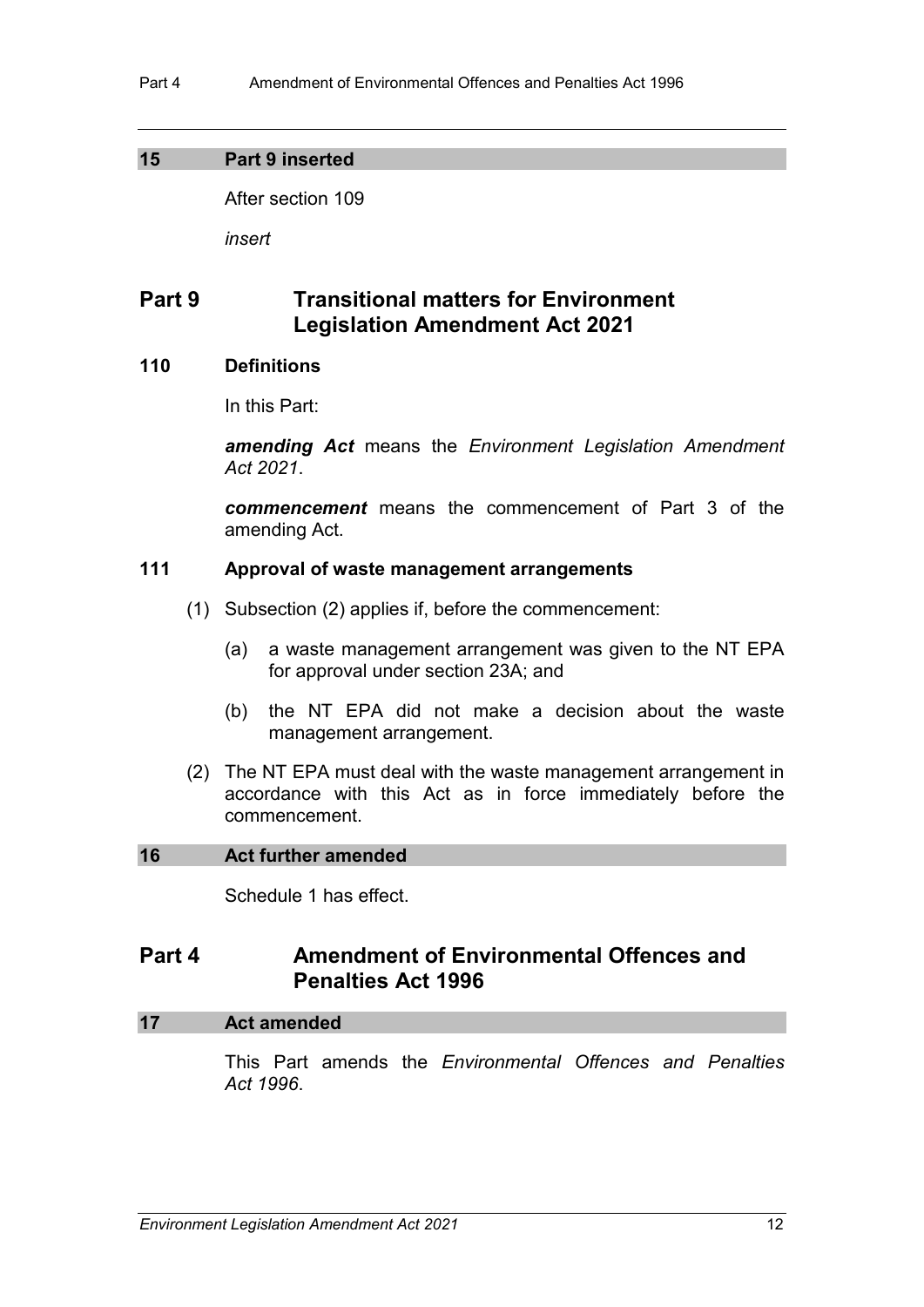| 18  | <b>Section 8 amended (Infringement offences)</b> |
|-----|--------------------------------------------------|
| (1) | Section 8(a)(i)                                  |
|     | omit                                             |
|     | 3.5                                              |
|     | insert                                           |
|     | 20                                               |
| (2) | Section 8(a)(ii)                                 |
|     | omit                                             |
|     | 17.5                                             |
|     | insert                                           |
|     | 100                                              |
| (3) | Section 8(b)(i)                                  |
|     | omit                                             |
|     | 1.5                                              |
|     | insert                                           |
|     | $10$                                             |
| (4) | Section 8(b)(ii)                                 |
|     | omit                                             |
|     | 7.5                                              |
|     | insert                                           |
|     | 50                                               |

# **Part 5 Amendment of Litter Act 1972**

| <b>Act amended</b><br>19 |
|--------------------------|
|--------------------------|

This Part amends the *Litter Act 1972*.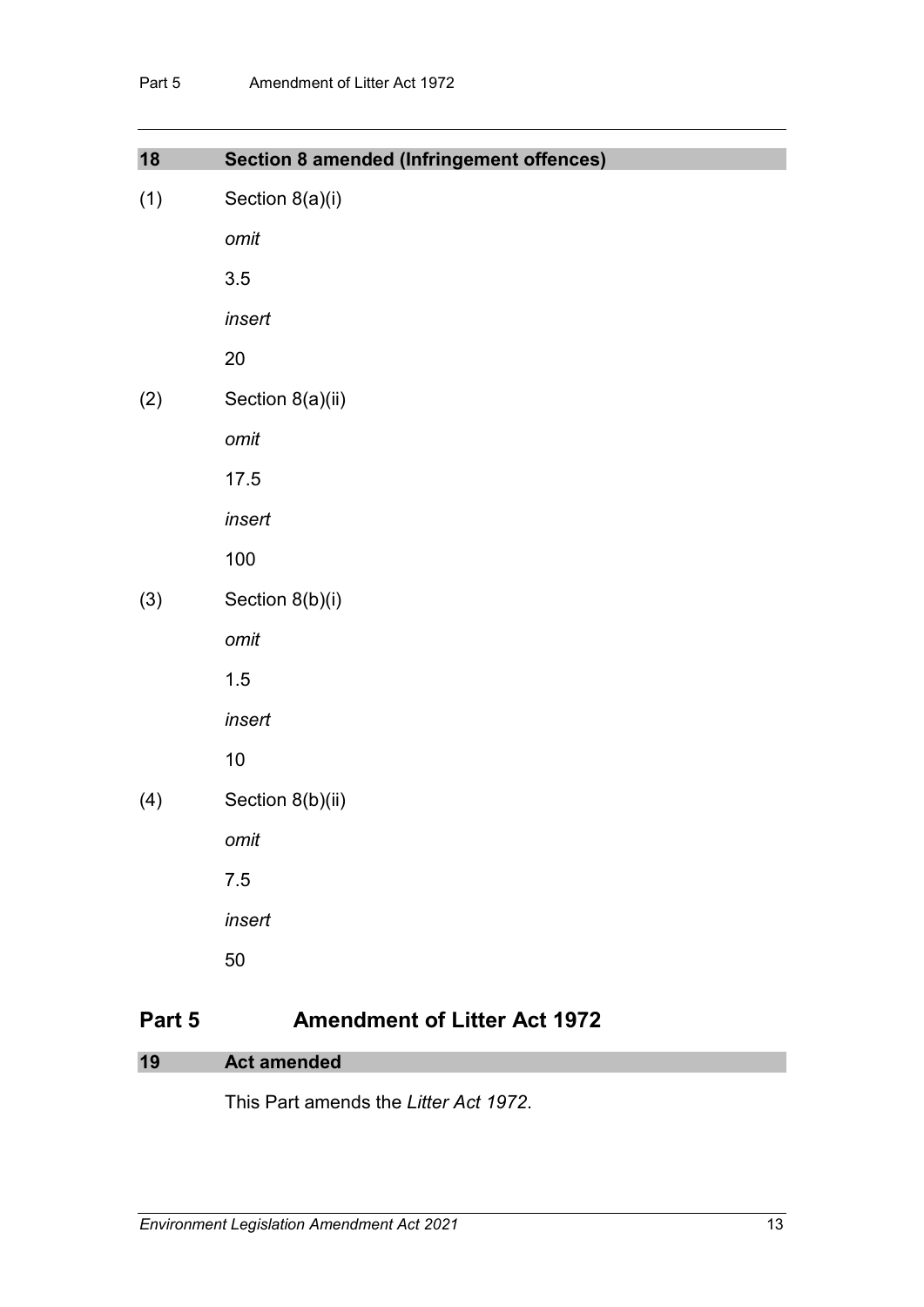### **20 Section 13 inserted**

After section 12

*insert*

### **13 Delegation**

- (1) The Minister may delegate to a person, or the holder from time to time of a particular designation, position or office, any of the Minister's powers and functions under this Act, other than this power of delegation.
- (2) A power or function delegated under this section, when exercised or performed by the delegate, is taken to have been exercised or performed by the Minister.
- (3) A delegation under this section does not prevent the exercise of a power or the performance of a function by the Minister.

## **Part 6 Amendment of Northern Territory Environment Protection Authority Act 2012**

### **21 Act amended**

This Part amends the *Northern Territory Environment Protection Authority Act 2012*.

### **22 Section 3 amended (Definitions)**

Section 3, definition *ecologically sustainable development*

*omit, insert*

*ecologically sustainable development*, see section 4 of the *Environment Protection Act 2019*.

### **23 Section 24A amended (Statement of intent)**

Section 24A(1)

*omit (all references)*

2

*insert*

4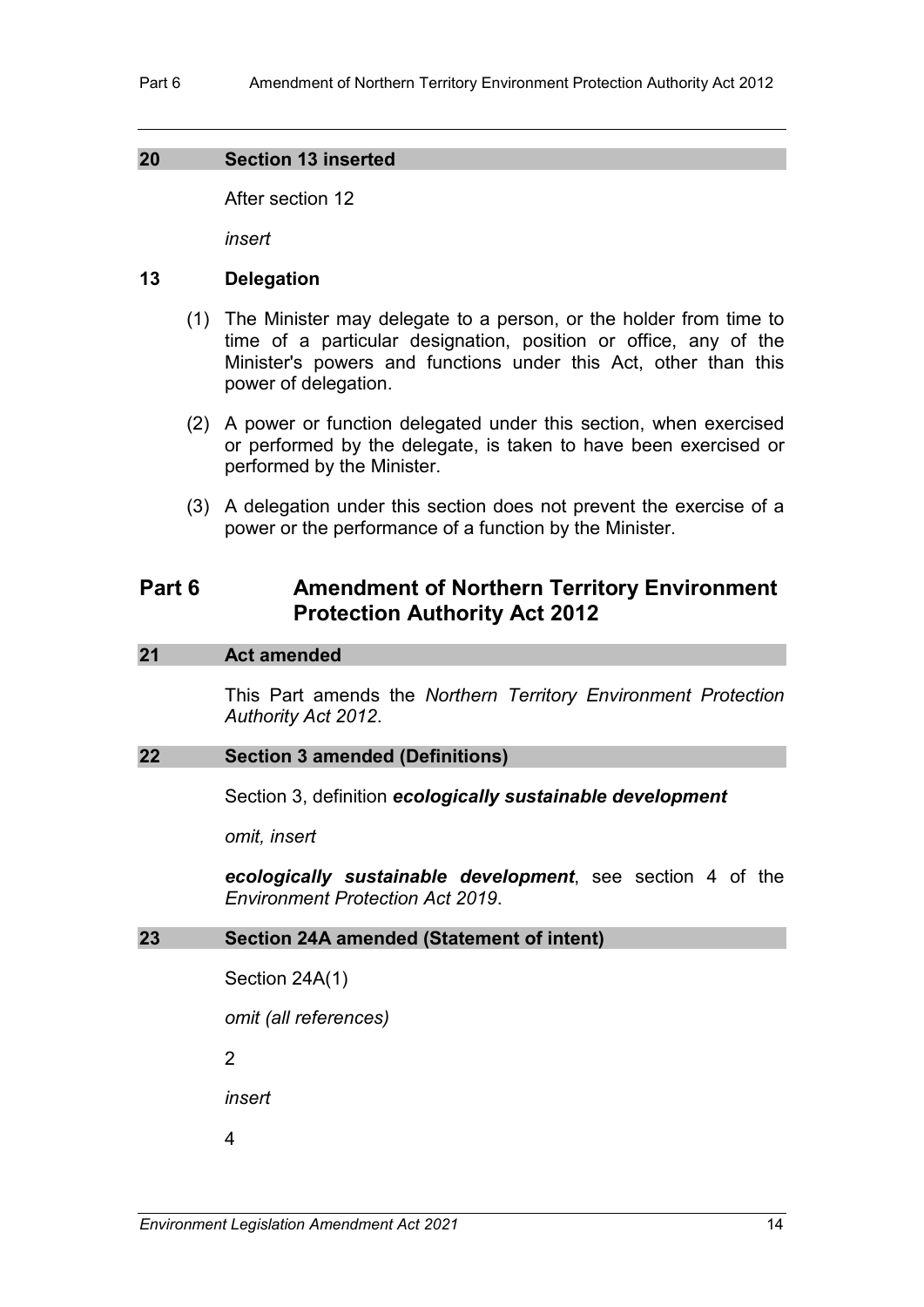## **Part 7 Amendment of Pastoral Land Act 1992**

### **24 Act amended**

This Part amends the *Pastoral Land Act 1992*.

### **25 Section 3 amended (Interpretation)**

(1) Section 3(1)

*omit*

, unless the contrary intention appears

(2) Section 3(1), definitions *permit* and *rehabilitate*

*omit*

(3) Section 3(1)

*insert*

*clear*, in relation to land, see section 91A.

### *clearing period* means:

- (a) the period determined by the Board under section 91J(1); or
- (b) if no period is determined by the Board under section  $91J(1)$  the period specified in section 91J(3).

*clearing permit*, see section 91F(1).

*native vegetation*, see section 91B.

*non-pastoral use permit* means a permit granted by the Board under section 85A(1).

*rehabilitate*, in relation to land, means to bring the land back as near as practicable to the condition it was in before its degradation, having particular regard to its capacity to carry stock and its level of soil stability and:

- (a) if there is a remedial plan in force under section 76 in respect of the land – the action required to comply with the remedial plan; or
- (b) if there is a rehabilitation plan in force under section 91V in respect of the land – the action required to comply with the rehabilitation plan.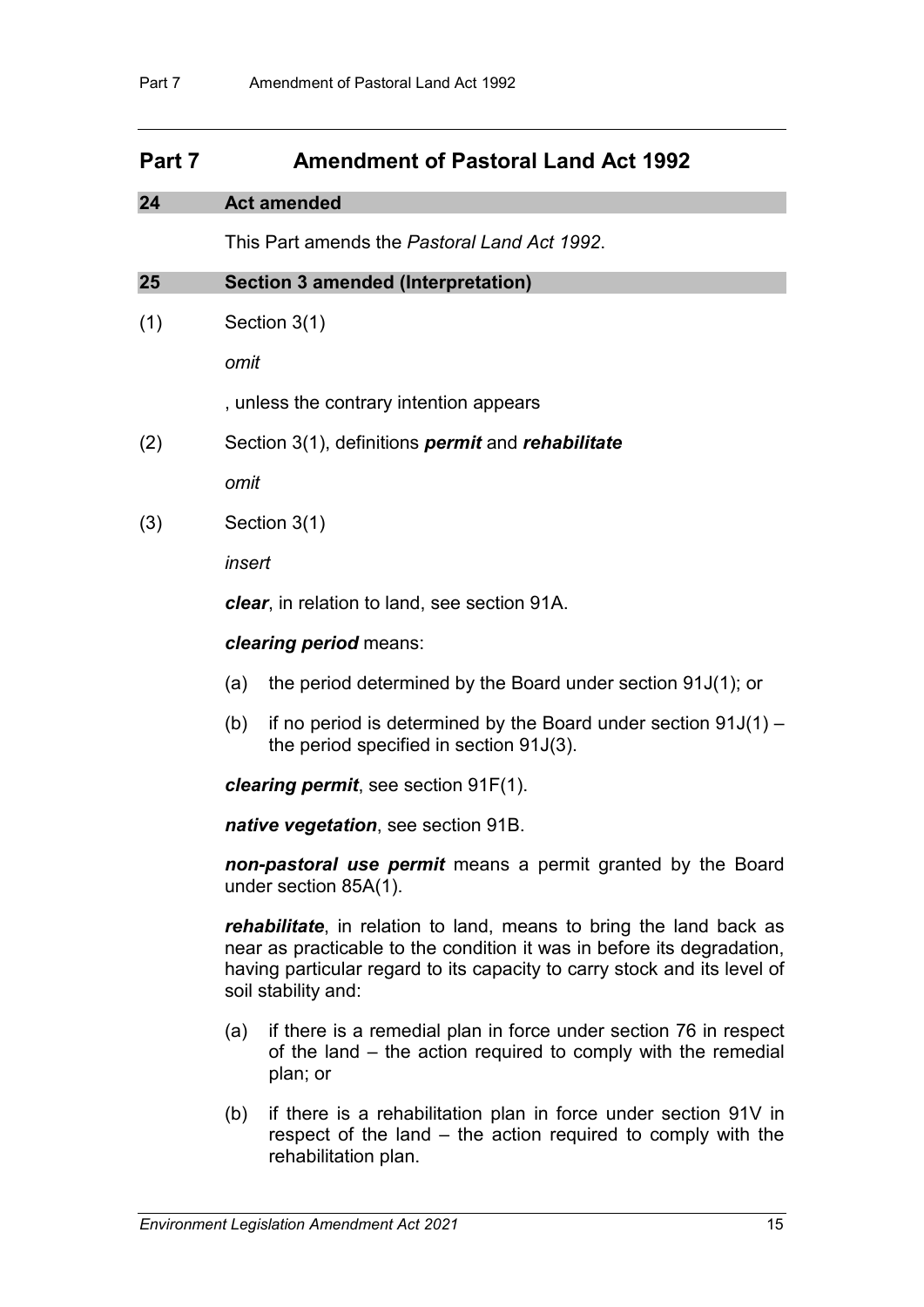*rehabilitation direction*, see section 91V(1).

*rehabilitation plan* means the plan:

- (a) prepared by the Board under section  $91V(2)(b)$ ; or
- (b) approved by the Board under section  $91V(3)(a)$ .

*stop work direction* means a direction given to a person under section 91T(1).

(4) Section 3(1), at the end

*insert*

*Note for subsection (1)*

*The Interpretation Act 1978 contains definitions and other provisions that may be relevant to this Act.*

#### **26 Section 38 amended (Conditions of pastoral leases)**

Section 38(1)(h)

*omit*, *insert*

(h) that the lessee will not clear pastoral land unless the lessee is granted a clearing permit or the clearing is permitted under section 91D;

#### **27 Section 68 amended (Application for consent to lease transaction)**

(1) Section 68(5)(c), before "permit"

*insert*

non-pastoral use

(2) After section 68(5)

*insert*

- (6) If the Minister consents to a lease transaction, the applicant under subsection (1) must lodge with the Registrar-General the details of the lease transaction.
- (7) If the applicant does not lodge with the Registrar-General the details of the lease transaction, the Minister may lodge with the Registrar-General the details of the lease transaction.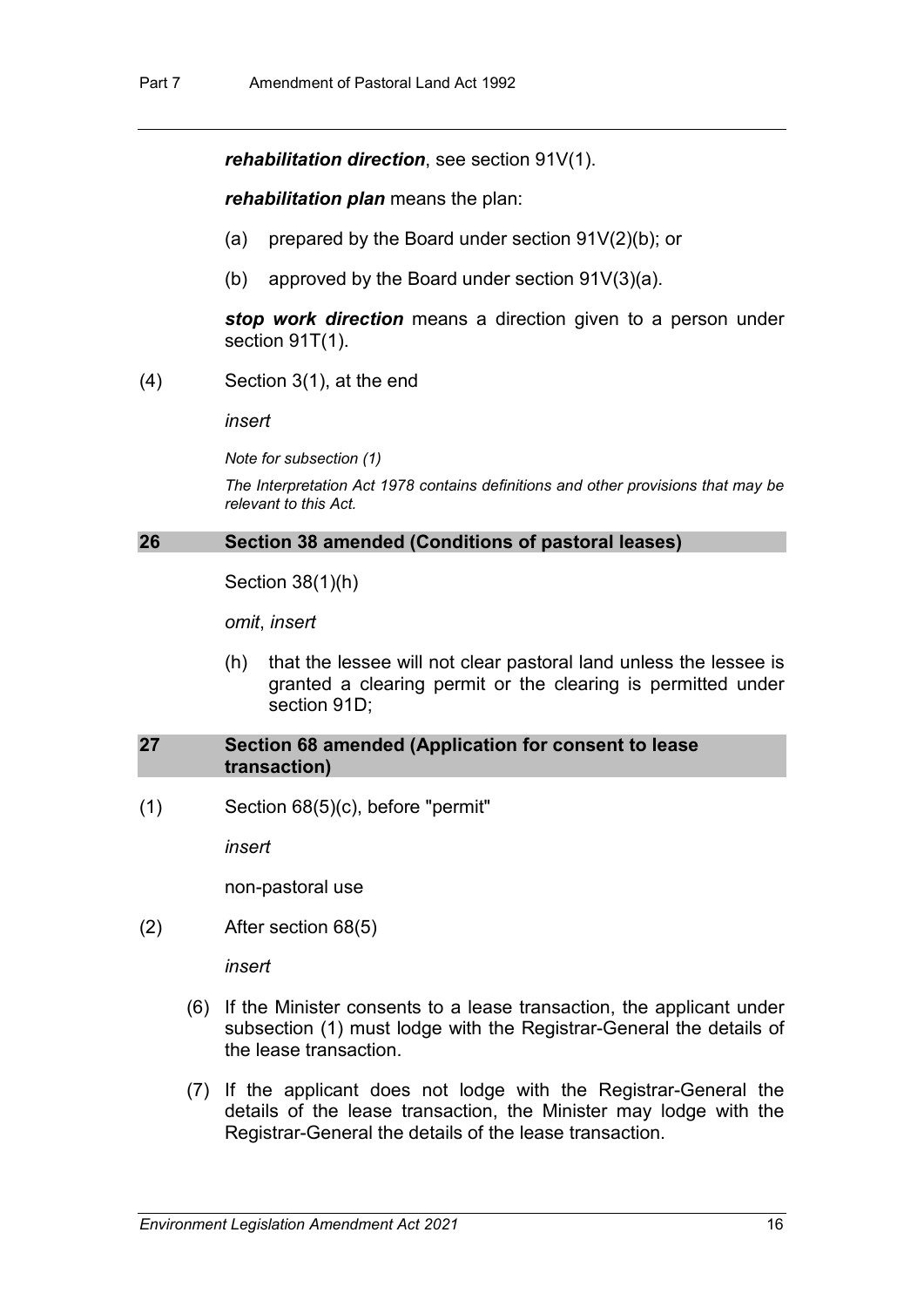- (8) The Minister may recover the cost of lodging the details under subsection (7) as a debt due and payable to the Territory by the applicant.
- (9) On lodgement of the details under subsection (6) or (7), the Registrar-General must create an entry in the land register in relation to the land and record the particulars in accordance with the *Land Title Act 2000*.

### **28 Part 7A inserted**

After section 91

*insert*

## **Part 7A Clearing pastoral land**

### **91A Meaning of** *clear* **in relation to land**

*Clear*, in relation to land, means any of the following:

- (a) the killing, destruction or removal of native vegetation;
- (b) any substantial damage to native vegetation.

### **91B Meaning of** *native vegetation*

*Native vegetation* means a plant that is terrestrial or intertidal flora indigenous to the Territory.

*Examples for definition native vegetation Grasses, shrubs and mangroves.*

### **91C Clearing of land**

- (1) A person commits an offence if:
	- (a) the person intentionally engages in conduct; and
	- (b) the conduct results in clearing pastoral land and the person is reckless in relation to that result; and
	- (c) the clearing was not:
		- (i) conducted in accordance with a clearing permit; or
		- (ii) permitted under section  $38(1)(k)$  or  $(2)(f)$  or  $91D$ .

Maximum penalty: 500 penalty units.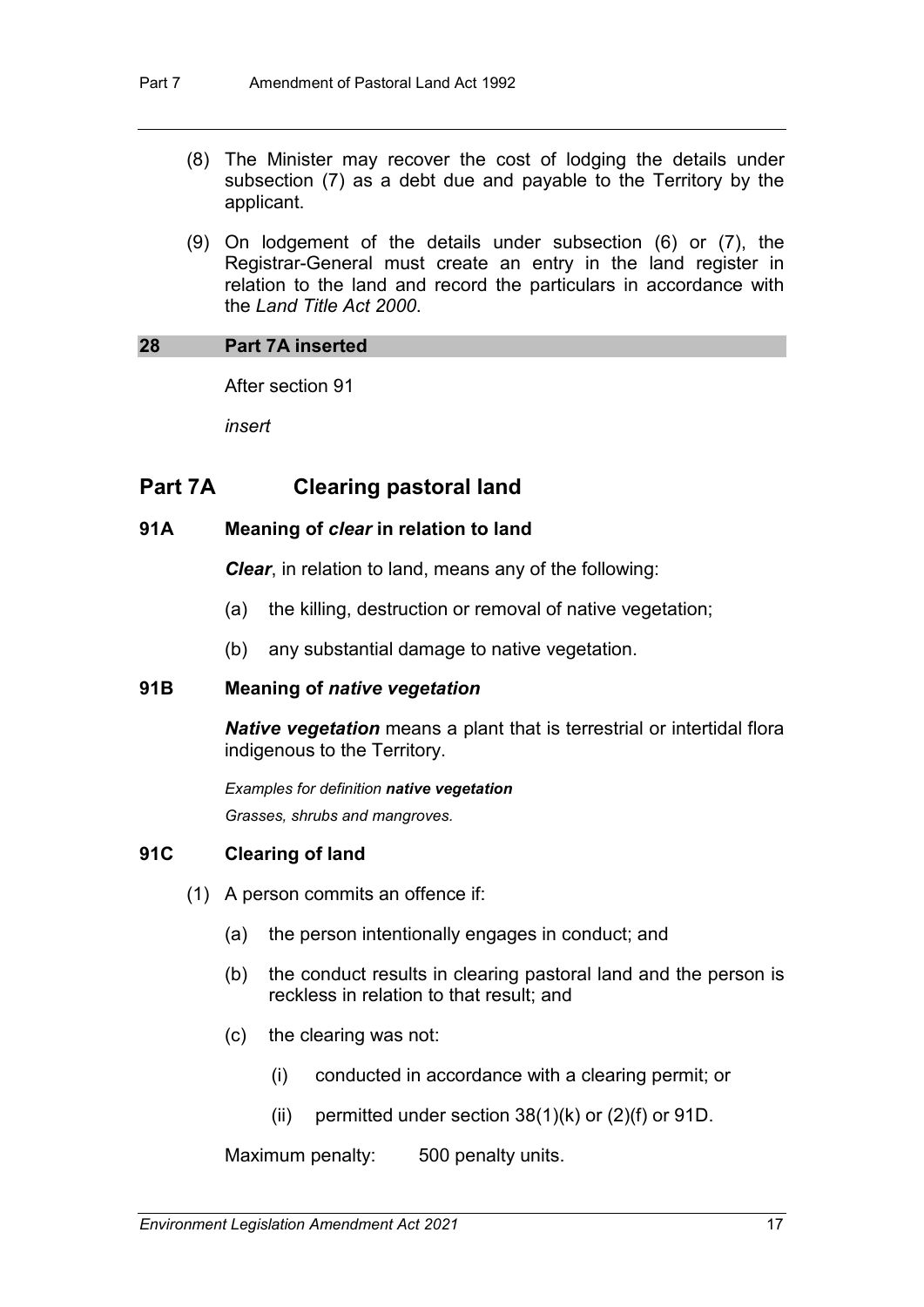- (2) Strict liability applies to subsection (1)(c).
- (3) It is a defence to a prosecution for an offence against subsection (1) if the defendant has a reasonable excuse.

### **91D Permitted clearing**

The Board may, by *Gazette* notice, determine that clearing pastoral land in circumstances specified in the notice is permitted without a clearing permit.

*Examples for section 91D*

- *1 Clearing land to build a fence.*
- *2 Clearing land to build a track.*

### **91E Board may issue guidelines**

- (1) The Board may issue guidelines for clearing pastoral land.
- (2) The Board must publish the guidelines in any manner that makes the guidelines publicly available in the Territory.

### **91F Application for clearing permit**

- (1) A pastoral lessee may apply to the Board for a permit (a *clearing permit*) to conduct clearing for all or part of the land the subject of the lessee's pastoral lease.
- (2) An application for a clearing permit must be:
	- (a) in the form approved by the Board; and
	- (b) accompanied by any application fee determined by the Minister.
- (3) To avoid doubt, a clearing permit only permits a pastoral lessee to clear land subject to the lessee's pastoral lease and does not permit the lessee to use the land for a non-pastoral purpose.

*Note for subsection (3)*

*A pastoral lessee may apply to the Board for a non-pastoral use permit under section 85A.*

### **91G Public notice of application**

- (1) Before making a decision on an application for a clearing permit, the Board must give public notice of the application.
- (2) The Board may determine the manner in which the public notice is to be given.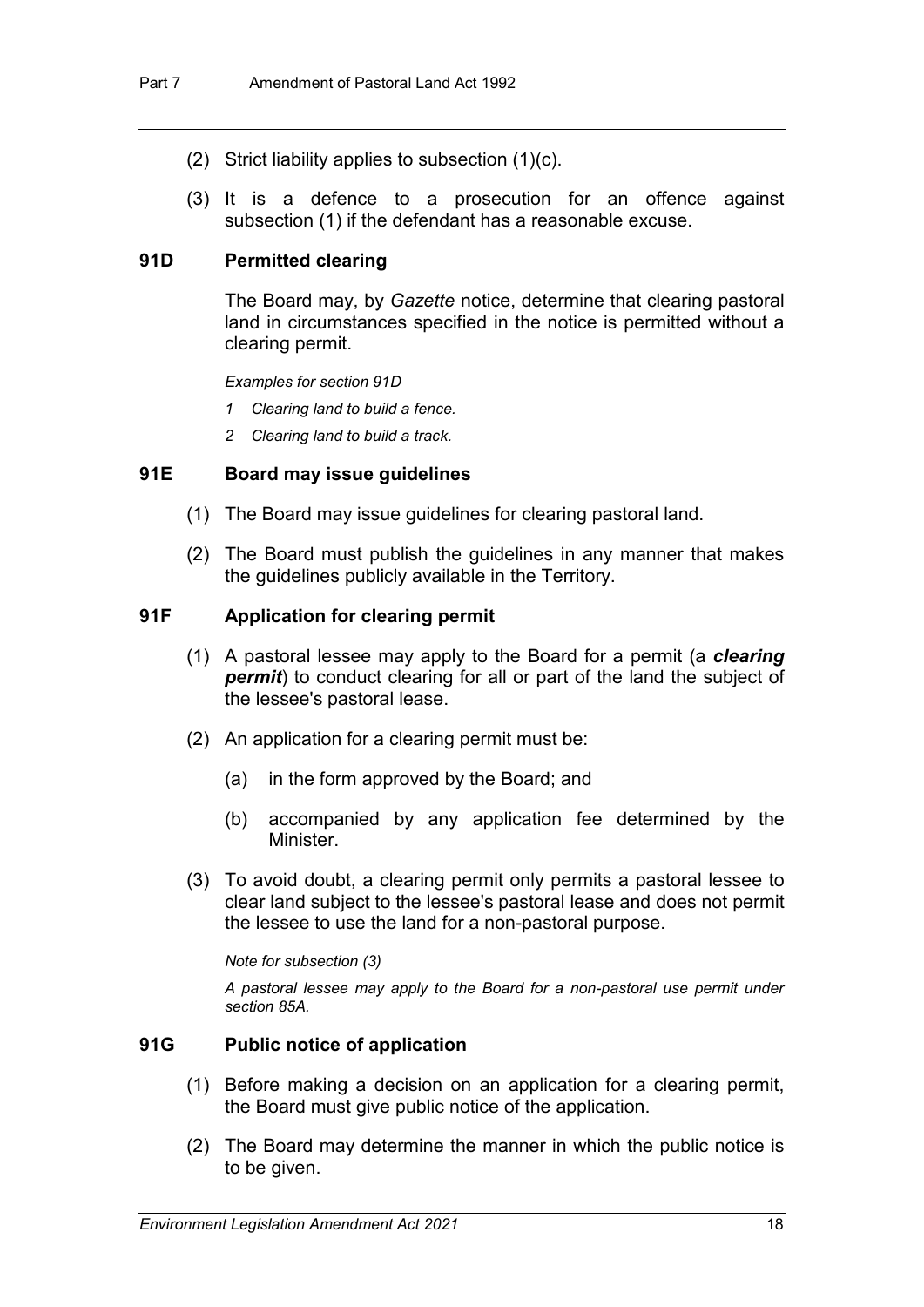- (3) The notice must:
	- (a) give details of the application; and
	- (b) be in the form approved by the Board; and
	- (c) invite any person who is interested in doing so to make written submissions to the Board about the application within the time specified in the notice (which must be not less than 14 days after the date the notice is first published).

#### **91H Decision of application by Board**

- (1) Before making a decision whether to grant a clearing permit, the Board must consider:
	- (a) any submission received by the Board under section 91G(3)(c); and
	- (b) any relevant guidelines issued by the Board under section 91E; and
	- (c) any other matters the Board considers relevant.
- (2) After considering the matters mentioned in subsection (1), the Board must:
	- (a) approve the application and grant the clearing permit, with or without conditions, to the applicant; or
	- (b) refuse to grant the clearing permit.
- (3) The clearing permit must be in writing and include the following details:
	- (a) the land on which the clearing may be conducted;
	- (b) any conditions specified by the Board;
	- (c) the clearing period.

### **91J Clearing period**

- (1) The Board may determine that the clearing of land, in relation to a clearing permit:
	- (a) must be completed within a specified period; or
	- (b) is permitted to be completed in specified stages.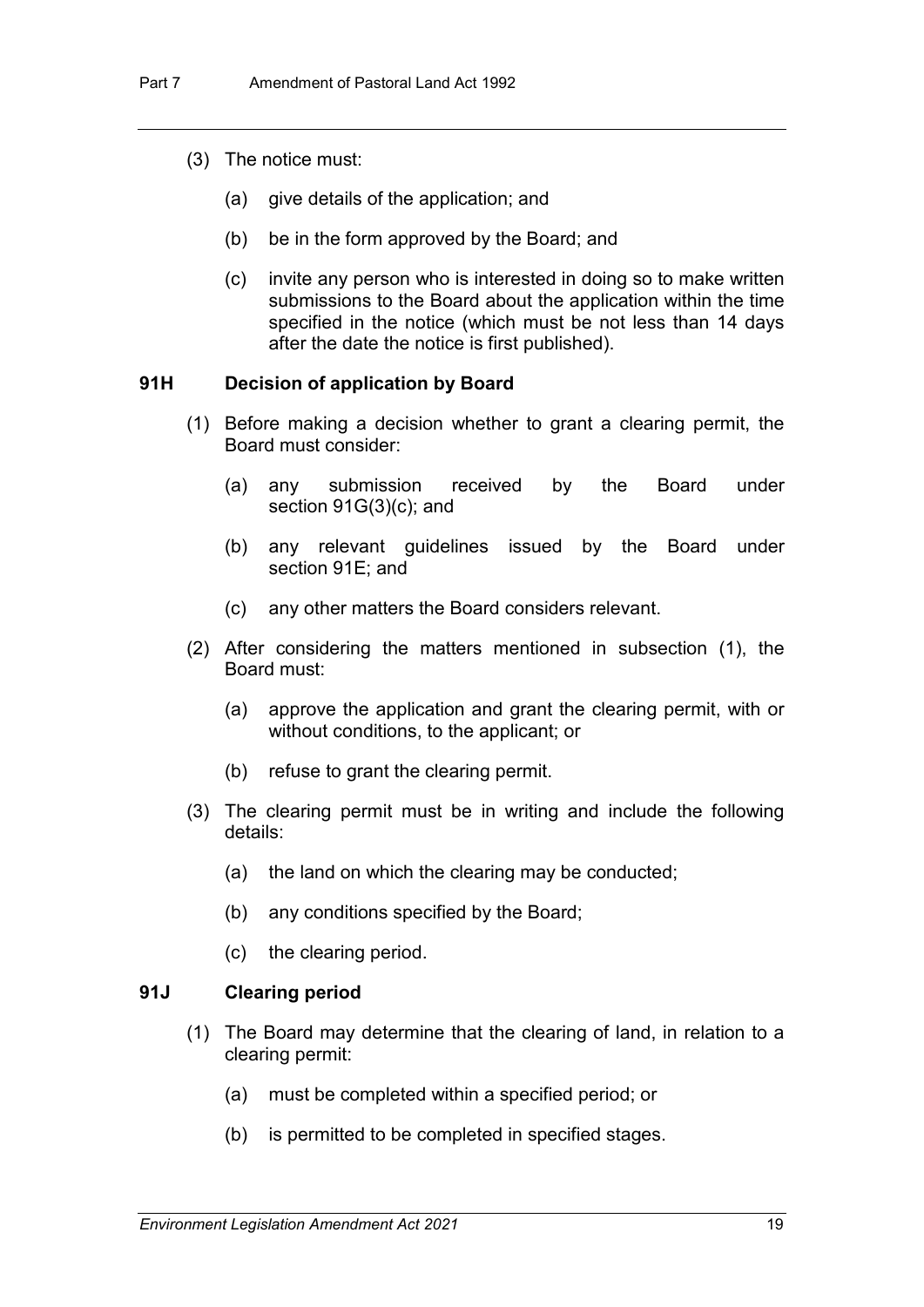- (2) If the Board determines that the clearing is permitted in stages, the Board may also specify conditions to be satisfied at the conclusion of a stage.
- (3) If the Board does not make a determination under subsection (1), the clearing must be completed within 10 years from the date of the clearing permit.
- (4) If the holder of a clearing permit does not complete all or part of the clearing in accordance with subsection (1) or (3), the holder is presumed to have abandoned the incomplete clearing and the clearing period is taken to have lapsed.

### **91K Duration and effect of clearing permit**

- (1) A clearing permit remains in force until the earlier of:
	- (a) the day the permit is revoked under section 91R or 91S; or
	- (b) the day the expiry of the pastoral lease granted for the land the subject of the permit.
- (2) While a clearing permit remains in force, the holder of the permit may:
	- (a) during the clearing period clear the land the subject of the permit; and
	- (b) undertake work to maintain the land that was cleared in accordance with the permit.
- (3) Despite subsection (1)(b), if a clearing permit relates to land held under a term pastoral lease and at the expiry of that term the land for which the lease applied is granted a pastoral lease in perpetuity, the clearing permit continues:
	- (a) in force as if the previous lease term had not expired; and
	- (b) until revoked under section 91R or 91S.
- (4) If a clearing permit has been revoked under section 91R or 91S or the clearing period has lapsed under section 91J(4), a pastoral lessee is entitled to undertake work to maintain the land that was cleared in accordance with the permit despite the revocation or lapsed period.
- (5) The entitlement under subsection (4) does not permit the pastoral lessee to conduct any new clearing.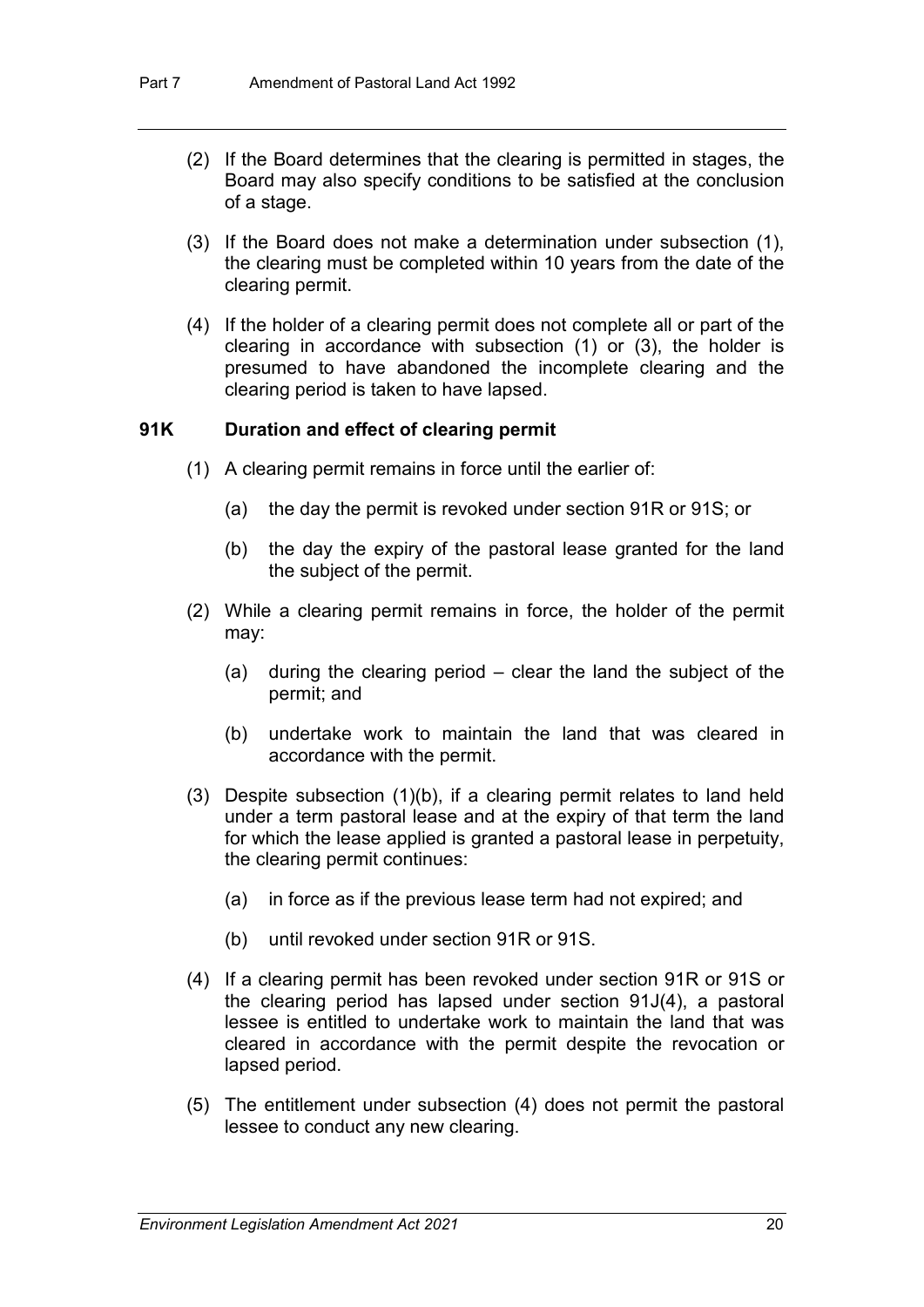### **91L Registration of clearing permit**

- (1) The following are registrable instruments for the *Land Title Act 2000*:
	- (a) a clearing permit;
	- (b) any variation of a clearing permit under section 91P;
	- (c) any extension of the clearing period under section 91N.
- (2) If the Board grants or varies a clearing permit or extends the clearing period, the Board must lodge with the Registrar-General details of the permit, variation or extension.
- (3) On lodgement of the details of the clearing permit, variation or extension, the Registrar-General must create an entry in the land register in relation to the land subject to the permit and record the particulars in accordance with the *Land Title Act 2000*.

### **91M Effect of clearing permit on dealing with lease**

If a clearing permit is registered under section 91L in relation to land held under a pastoral lease, any subsequent dealing with the lease is of the lease and the permit unless the dealing specifically states otherwise.

#### *Examples for section 91M*

*Subsequent dealing with a lease may include a transfer of the lease or an assignment of the lease.*

### **91N Extension of clearing period**

- (1) The holder of a clearing permit may apply to the Board for an extension of the clearing period.
- (2) The application must be made in the form approved by the Board at least 3 months prior to the expiry of the clearing period.
- (3) Before making a decision whether to extend the clearing period, the Board must consider:
	- (a) any relevant guidelines issued by the Board under section 91E; and
	- (b) any other matter the Board considers relevant.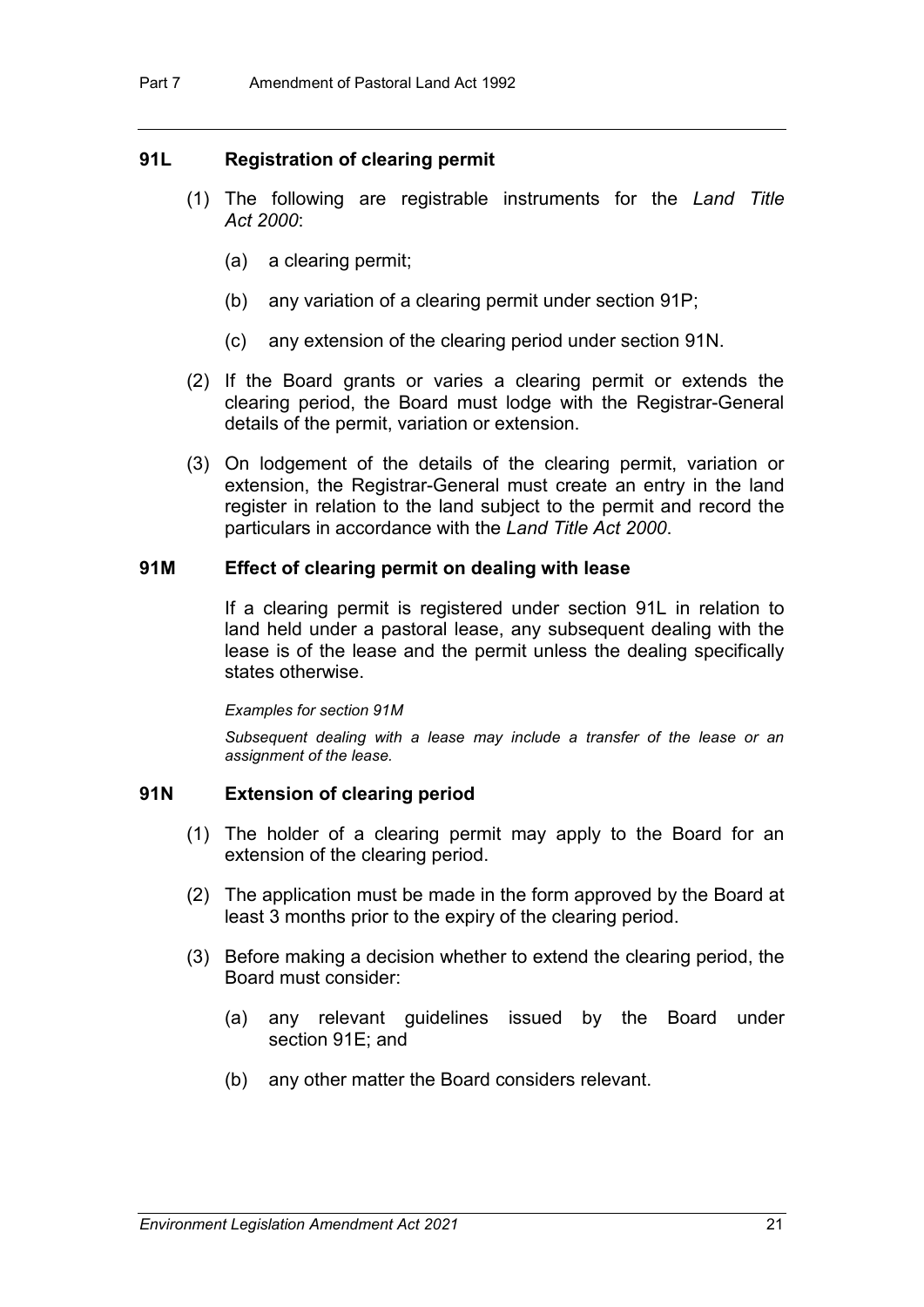- (4) The Board must, by written notice given to the applicant, decide the application by:
	- (a) approving the application and extending the clearing period for the period specified by the Board; or
	- (b) refusing the application.
- (5) The clearing period may be extended more than once under this section.

#### **91P Variation of clearing permit**

- (1) The Board may, on its own initiative or on application by the holder of a clearing permit, vary a clearing permit if the Board thinks the variation is appropriate, having regard to the following:
	- (a) the clearing permit and any conditions of the permit;
	- (b) the proposed variation;
	- (c) any other matter the Board considers relevant.
- (2) The variation must be given in writing to the holder of a clearing permit and include the details of the variation to the permit.
- (3) A clearing permit may be varied more than once under this section.
- (4) A variation under this section cannot extend the clearing period of a clearing permit.

*Note for subsection (4)*

*The clearing period of a clearing permit may be extended under section 91N.*

### **91Q Suspension of clearing permit by Board**

- (1) The Board may, on its own initiative, suspend a clearing permit if the Board thinks the suspension is appropriate, having regard to:
	- (a) the conduct of the holder of the permit in relation to the operation of the permit, including the extent to which the holder has complied with the conditions of the permit; and
	- (b) any special circumstances giving rise to the need for the suspension; and
	- (c) any other matter the Board considers relevant.

*Example for subsection (1)(b) Special circumstances may include an emergency.*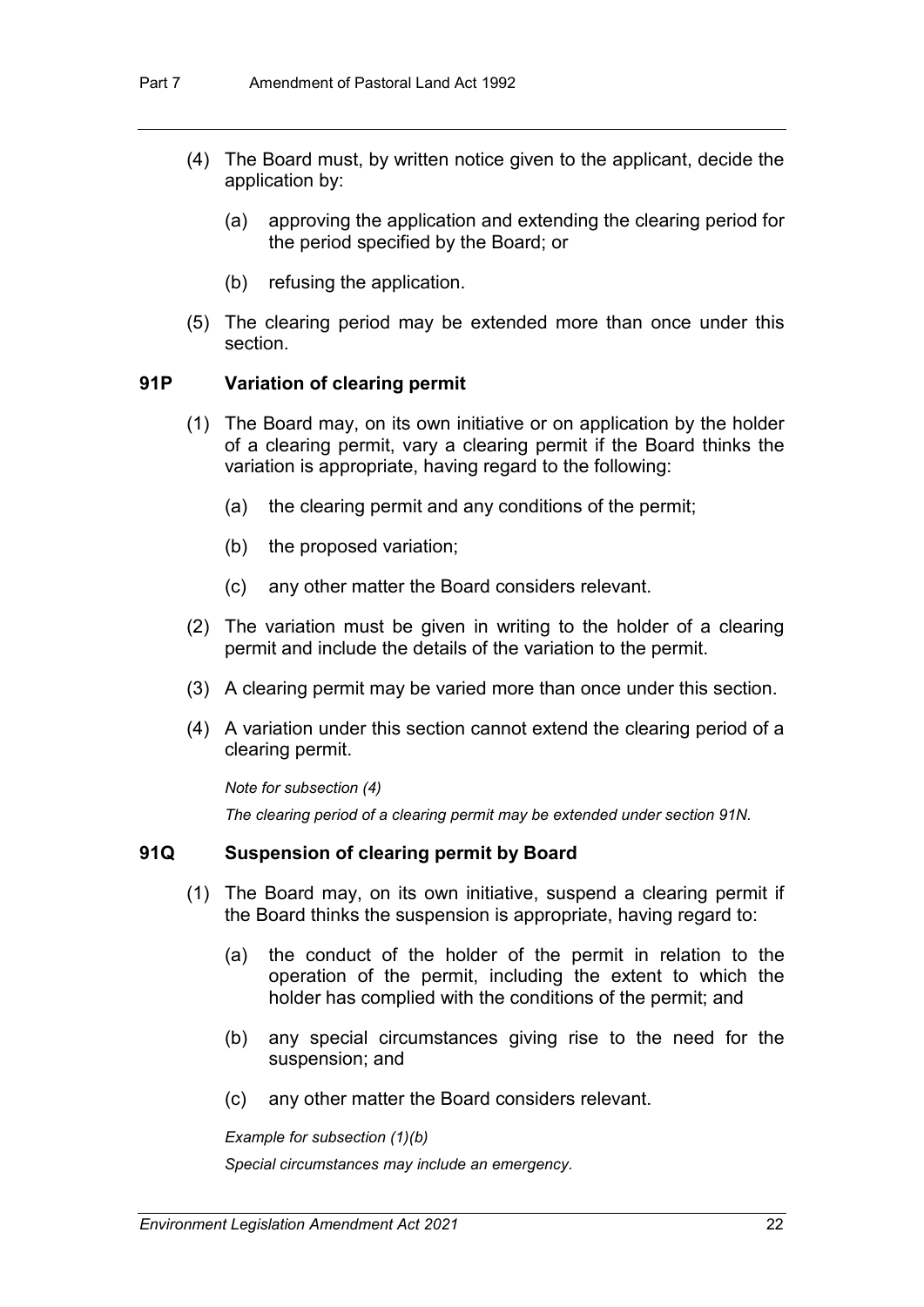- (2) The suspension notice must be given in writing to the holder of the clearing permit and include the following details:
	- (a) the reason for the suspension;
	- (b) the period of the suspension.
- (3) Before the end of the suspension period, the Board may, by written notice given to the holder of the clearing permit:
	- (a) extend the suspension period; or
	- (b) revoke the clearing permit under section 91R; or
	- (c) reinstate the clearing permit.
- (4) A clearing permit may be suspended more than once under this section.

### **91R Revocation of clearing permit by Board**

- (1) If the Board considers, on its own initiative, that a clearing permit should be revoked, the Board must, by written notice to the holder of the clearing permit, give the holder of the permit the opportunity to give reasons to the Board why the permit should not be revoked.
- (2) The notice under subsection (1) must specify:
	- (a) a reasonable time by which the holder of the clearing permit must provide the reasons; and
	- (b) if the notice has been given because the Board considers the holder of the clearing permit has not complied with the permit:
		- (i) details of the non-compliance; and
		- $(ii)$  if the non-compliance can be remedied  $-$  that the holder of the permit must take specified actions to remedy the non-compliance within a reasonable period as specified in the notice.
- (3) After the expiry of the response time specified in the notice, the Board may revoke the clearing permit if the Board considers it appropriate, having regard to:
	- (a) whether or not the holder of the permit has taken appropriate actions that will remedy the non-compliance, including any actions mentioned in subsection (2)(b)(ii); and
	- (b) any reasons given by the holder of the permit under subsection (1); and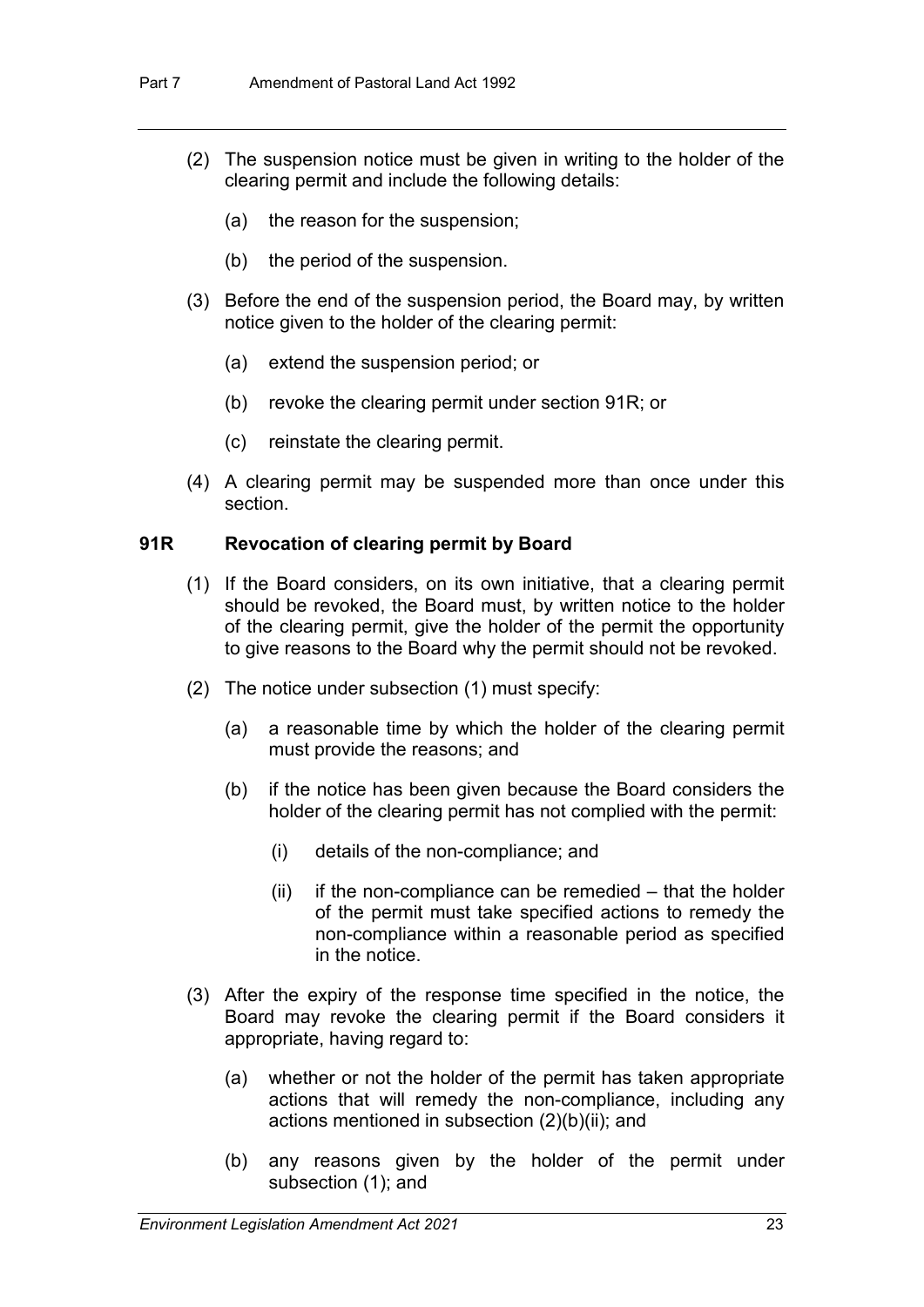- (c) any other matter the Board considers relevant.
- (4) If the Board revokes the clearing permit, the Board must lodge with the Registrar-General the required number of copies of the written notice of revocation for registration.
- (5) On registration by the Registrar-General of the written notice of revocation, the clearing permit ceases to have effect.

#### **91S Suspension or revocation of clearing permit – on application by holder of clearing permit**

- (1) The holder of a clearing permit may apply to the Board for:
	- (a) the suspension of the permit for a specified period; or
	- (b) the revocation of the permit.
- (2) The application must be made in the form approved by the Board.
- (3) In considering the application, the Board must have regard to:
	- (a) any special circumstances giving rise to the need for the suspension or revocation; and
	- (b) any other matter the Board considers relevant.

#### *Example for subsection (3)(a)*

*Special circumstances may include an emergency.*

- (4) The Board must, by written notice given to the applicant, decide the application by:
	- (a) approving the application by suspending or revoking the clearing permit; or
	- (b) refusing the application.
- (5) A clearing permit may be suspended more than once under this section.
- (6) If the Board revokes the clearing permit, the Board must lodge with the Registrar-General the required number of copies of the written notice of revocation for registration.
- (7) On registration by the Registrar-General of the written notice of revocation, the clearing permit ceases to have effect.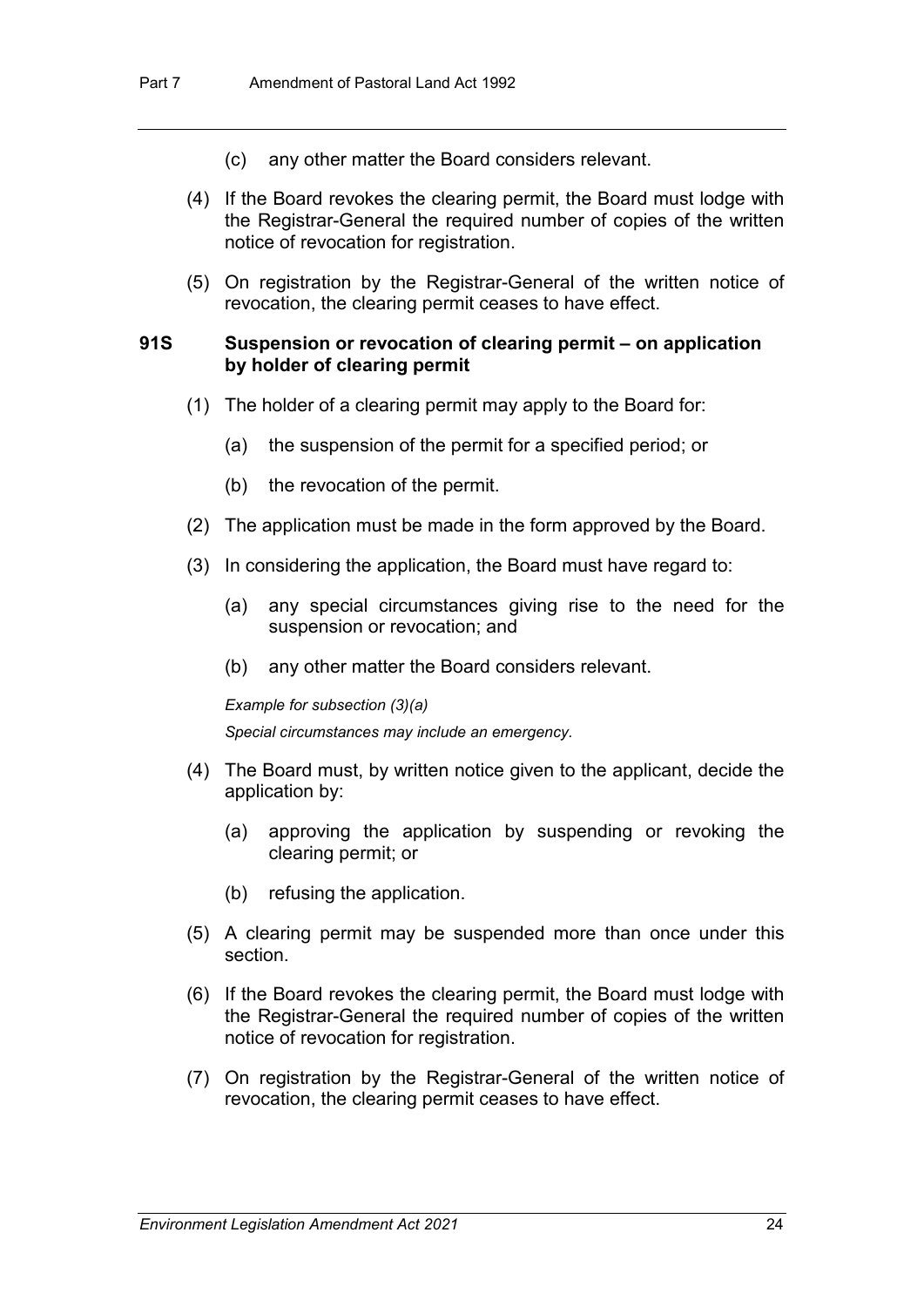### **91T Stop work direction**

- (1) The Board may give a person a notice directing the person to stop clearing land if the Board believes on reasonable grounds that the clearing has contravened, is contravening or will contravene:
	- (a) a condition of a clearing permit; or
	- (b) a provision of this Act.
- (2) The stop work direction must be in writing and specify:
	- (a) the clearing and the land that the direction applies to; and
	- (b) that the direction remains in force until revoked by the Board.
- (3) The Board may do any of the following:
	- (a) revoke a stop work direction;
	- (b) vary a stop work direction.

### **91U Offence about stop work direction**

- (1) A person commits an offence if:
	- (a) a stop work direction under section 91T is given to the person; and
	- (b) the person engages in conduct; and
	- (c) the conduct results in a contravention of the direction and the person is reckless in relation to that result.

Maximum penalty: 500 penalty units and 10 penalty units for each day during which the offence continues after the day the offence is first committed.

- (2) Strict liability applies to subsection (1)(a).
- (3) It is a defence to a prosecution for an offence against subsection (1) if the defendant has a reasonable excuse.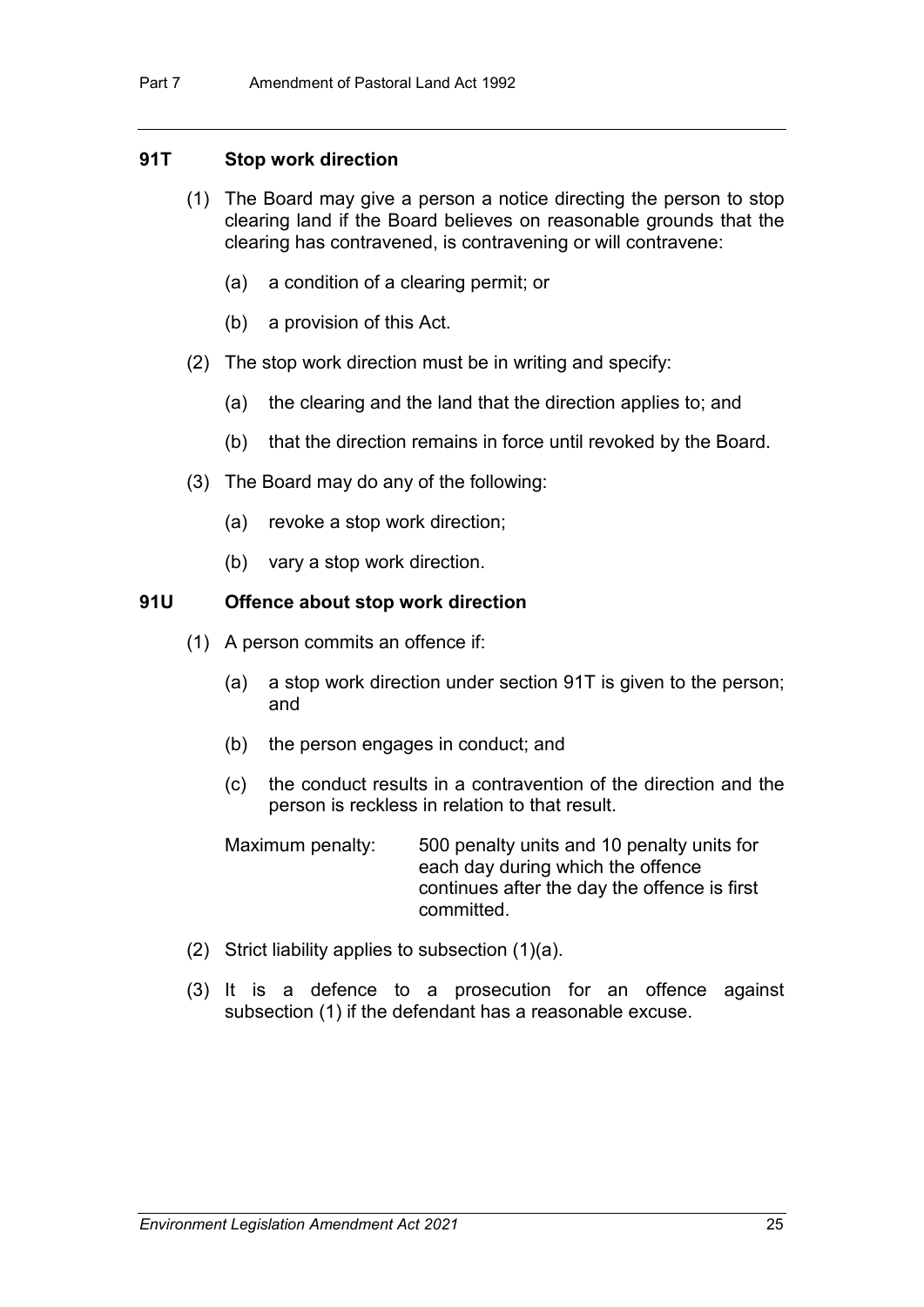### **91V Rehabilitation direction**

- (1) The Board may direct, by written notice, a person to rehabilitate land (a *rehabilitation direction*) if the Board believes on reasonable grounds that:
	- (a) clearing land by the person resulted in substantial degradation of the land; or
	- (b) clearing was contrary to the clearing permit or this Act.
- (2) The rehabilitation direction may:
	- (a) require the person:
		- (i) to prepare a rehabilitation plan for the land for the person to implement; and
		- (ii) to submit the rehabilitation plan to the Board for approval within a specified period; or
	- (b) specify that the Board has prepared a rehabilitation plan for the land which the person must implement.
- (3) After receiving a rehabilitation plan from a person under subsection (2)(a) for approval, the Board must:
	- (a) if the Board considers the plan is adequate approve the plan by written notice given to the person within 14 days of making the decision; or
	- (b) if the Board does not consider the plan is adequate return the plan by written notice given to the person for amendment as directed by the Board within 14 days of making the decision.
- (4) A person must implement:
	- (a) the rehabilitation plan prepared by the Board under subsection (2)(b); or
	- (b) the rehabilitation plan approved by the Board under subsection (3)(a).
- (5) If a rehabilitation plan requires the person to do a specified act within a specified period and the person fails to do the act within that period, the Board may authorise, in writing, a person to:
	- (a) enter the land the subject of a rehabilitation plan, with or without equipment and machinery; and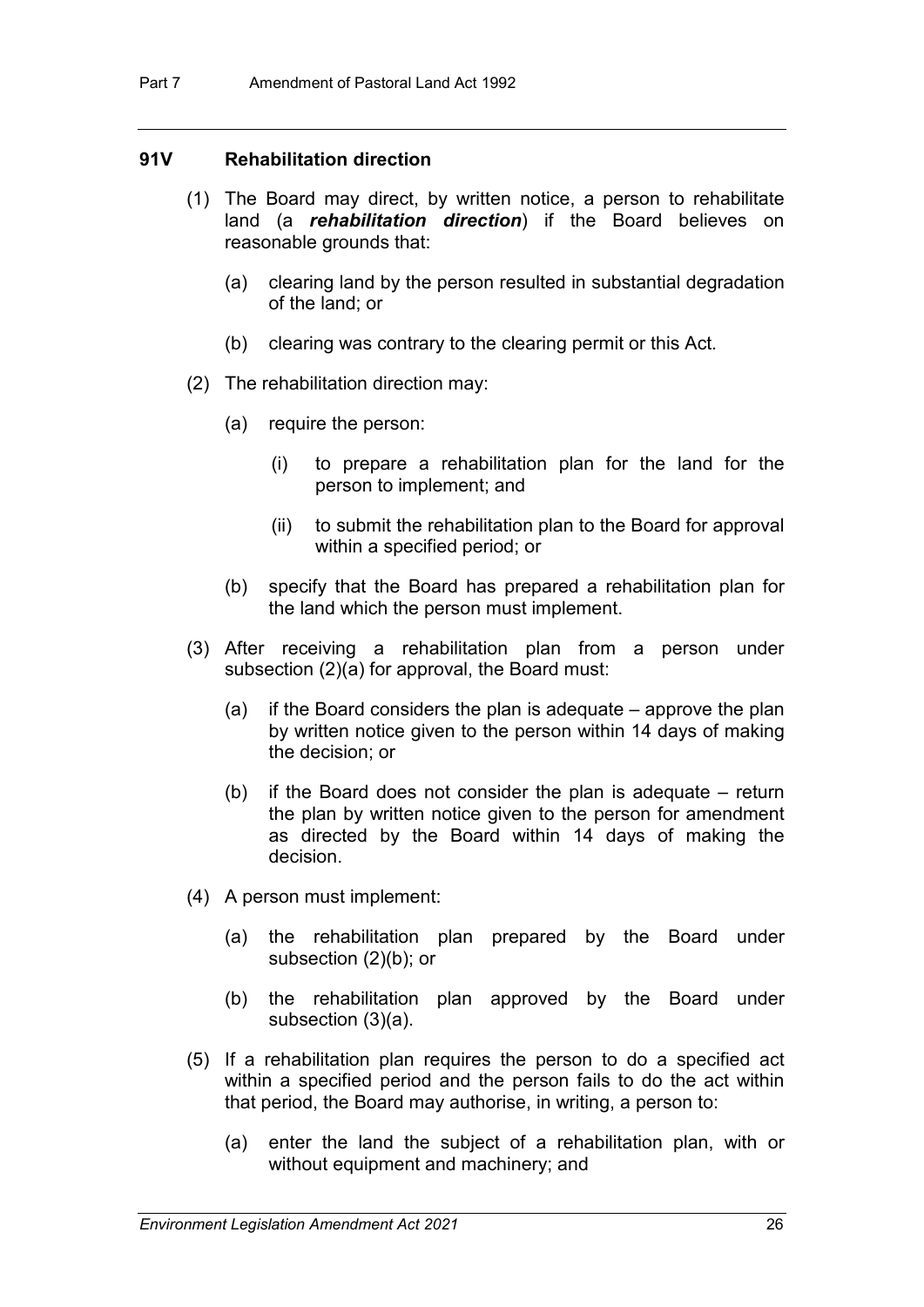- (b) do the act required to be done.
- (6) The cost to the Territory of work carried out under subsection (5) is a debt due and payable to the Territory.

#### **91W Board may revoke or vary rehabilitation plan**

The Board may do any of the following:

- (a) vary a rehabilitation plan;
- (b) revoke a rehabilitation plan.

### **91X Duration of rehabilitation plan**

A rehabilitation plan remains in force until revoked by the Board under section 91W(b).

### **91Y Registration of rehabilitation plan**

- (1) A rehabilitation plan is a registrable instrument for the *Land Title Act 2000*.
- (2) If the Board approves a rehabilitation plan, the Board may lodge with the Registrar-General details of the plan.
- (3) On lodgement of the details of the rehabilitation plan, the Registrar-General must create an entry in the land register in relation to the land subject to the plan and record the particulars in accordance with the *Land Title Act 2000*.

#### **91Z Effect of rehabilitation plan on dealing with lease**

If a rehabilitation plan is registered under section 91Y in relation to land held under a pastoral lease, any subsequent dealing with the lease is of the lease and the plan unless the dealing specifically states otherwise.

*Examples for section 91Z*

*Subsequent dealing with a lease may include a transfer of the lease or an assignment of the lease.*

#### **91ZA Offence for contravening rehabilitation direction**

- (1) A person commits an offence if:
	- (a) a rehabilitation direction is given to the person under section 91V(1); and
	- (b) the person intentionally engages in conduct; and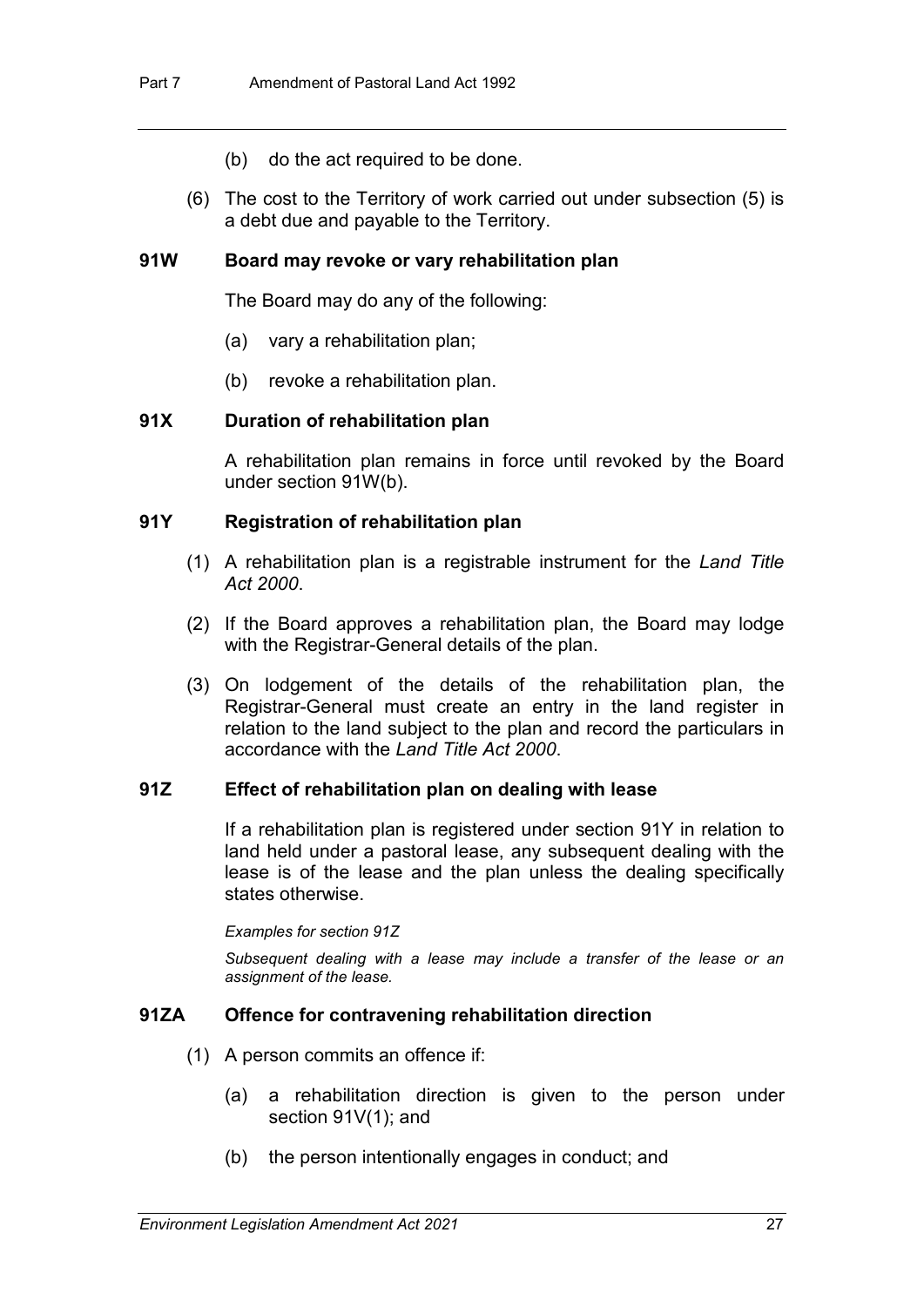(c) the conduct results in a contravention of the rehabilitation direction and the person is reckless in relation to that result.

Maximum penalty: 500 penalty units and 10 penalty units for each day during which the offence continues after the day the offence is first committed.

- (2) Strict liability applies to subsection (1)(a).
- (3) It is a defence to a prosecution for an offence against subsection (1) if the defendant has a reasonable excuse.

### **91ZB Offence for contravening rehabilitation plan**

- (1) A person commits an offence if:
	- (a) the person is required to implement a rehabilitation plan under section 91V(4); and
	- (b) the person intentionally engages in conduct; and
	- (c) the conduct results in a contravention of the rehabilitation plan and the person is reckless in relation to that result.

Maximum penalty: 500 penalty units and 10 penalty units for each day during which the offence continues after the day the offence is first committed.

- (2) Strict liability applies to subsection (1)(a).
- (3) It is a defence to a prosecution for an offence against subsection (1) if the defendant has a reasonable excuse.

#### **29 Act further amended**

Schedule 2 has effect.

### **Part 8 Amendment of waste management and pollution control legislation**

### **Division 1 Amendment of Waste Management and Pollution Control Act 1998**

#### **30 Act amended**

This Division amends the *Waste Management and Pollution Control Act 1998*.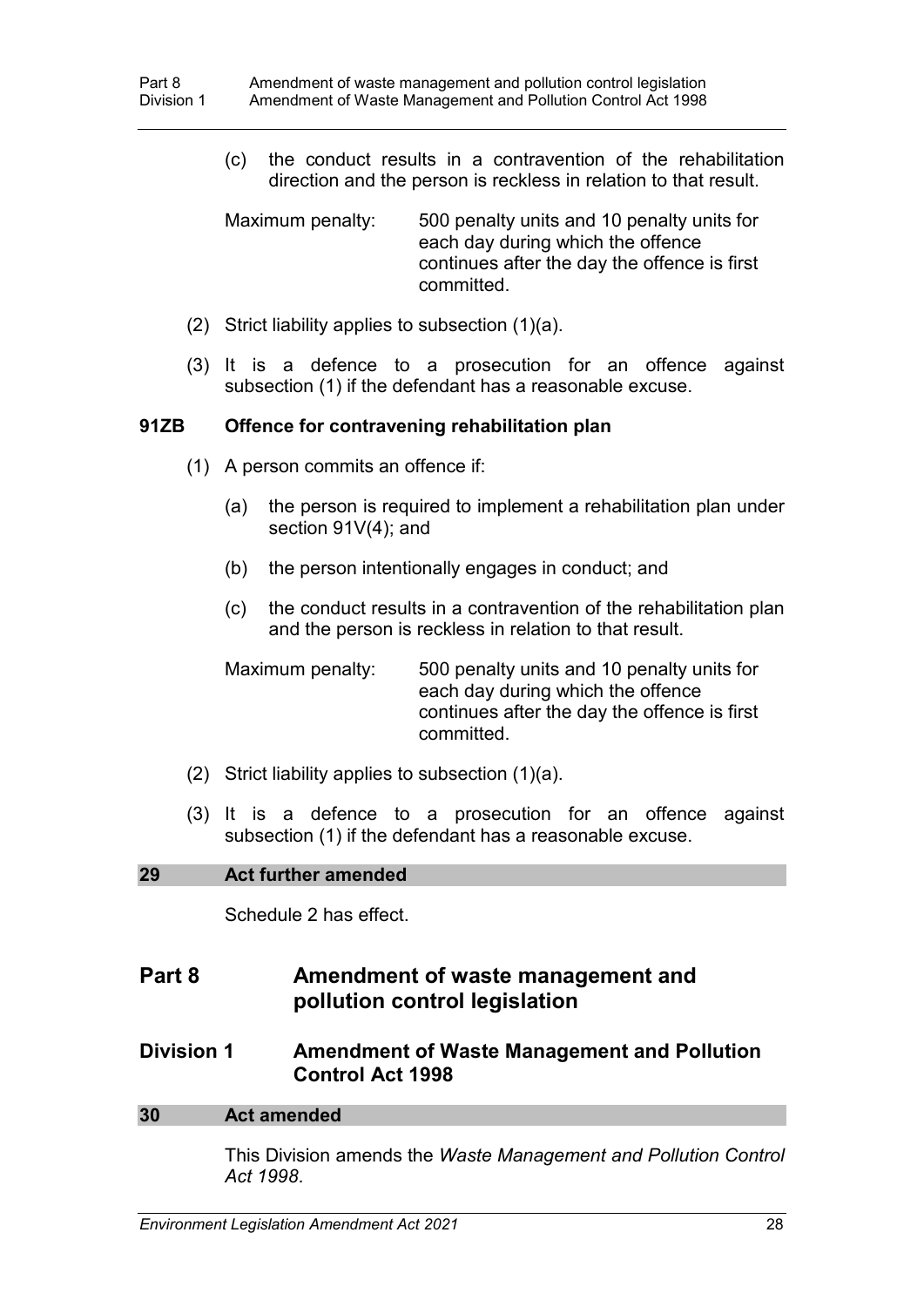#### **31 Section 4 amended (Interpretation)**

(1) Section 4(1), definition *ecologically sustainable development*

*omit*

 $(2)$  Section 4(1)

*insert*

*ecologically sustainable development*, see section 4 of the *Environment Protection Act 2019*.

*emergency authorisation*, see section 46A.

(3) Section 4(1), at the end

*insert*

*Note for subsection (1)*

*The Interpretation Act 1978 contains definitions and other provisions that may be relevant to this Act.*

### **32 Part 5 heading replaced**

Part 5, heading

*omit, insert*

## **Part 5 Environment protection approvals and licences, best practice licences and emergency authorisations**

| Section 30 amended (Where approval or licence required)<br>33 |  |
|---------------------------------------------------------------|--|
|---------------------------------------------------------------|--|

(1) Section 30(1) and (2), after "approval"

*insert*

or an emergency authorisation

(2) Section 30(3)

*omit*

or a best practice licence

*insert*

, a best practice licence or an emergency authorisation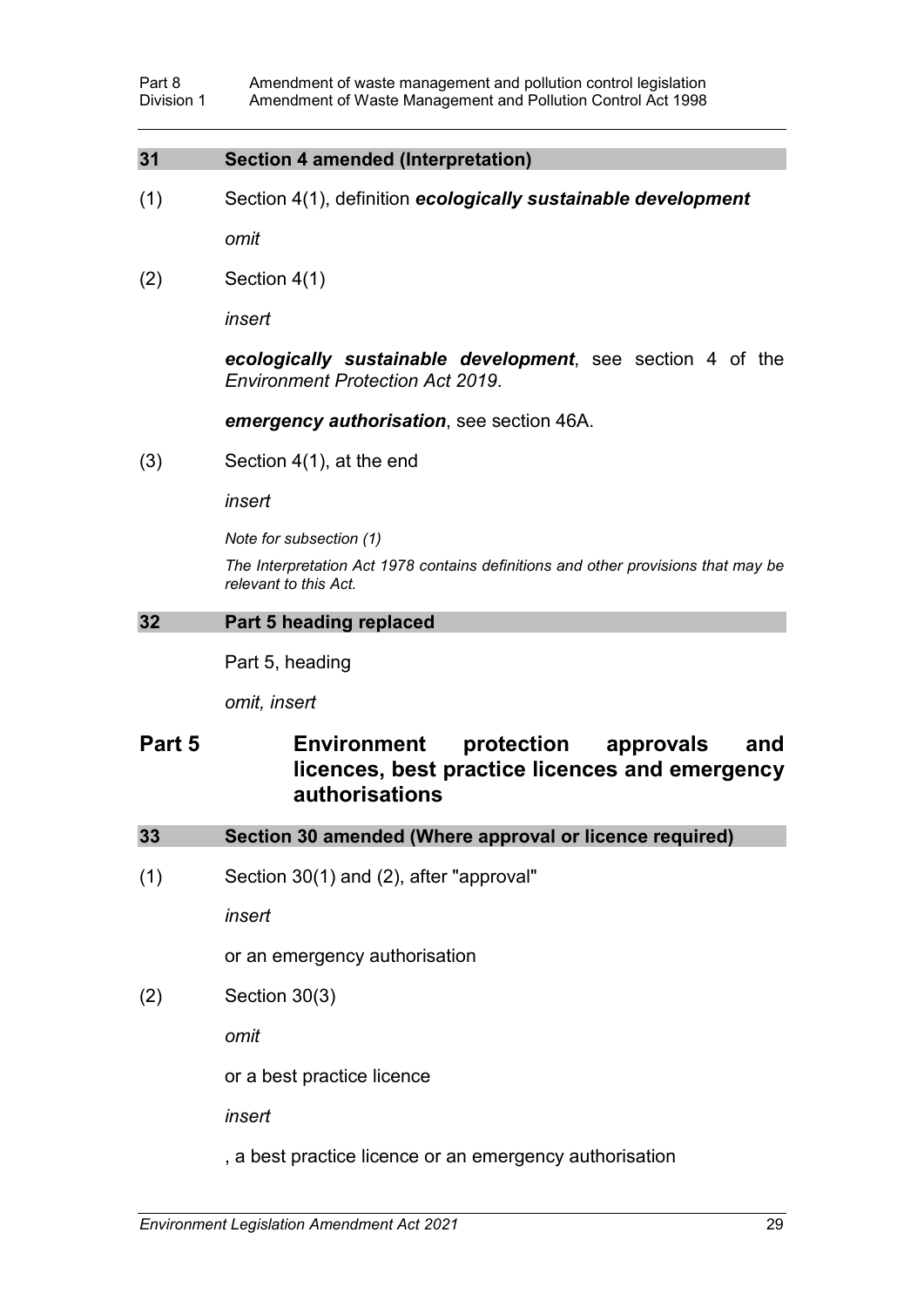### **34 Part 5, Division 3A inserted**

After section 46

*insert*

### **Division 3A Emergency authorisation**

#### **46A Emergency authorisation**

- (1) Despite Divisions 1, 2 and 3, the Minister may authorise a person to conduct an activity specified in Schedule 2 if the Minister considers it appropriate for the purposes of an emergency situation (an *emergency authorisation*).
- (2) An emergency authorisation must be in writing and specify the following information:
	- (a) the activity to be conducted;
	- (b) the location at which the activity is to be conducted;
	- (c) any conditions the Minister considers appropriate for conducting the activity;
	- (d) the period during which the authorisation is to be in force.
- (3) The emergency authorisation remains in force for the period specified in the authorisation regardless of whether the emergency situation still exists.
- (4) In this section:

*emergency situation* means the following:

- (a) an emergency situation under section 18 of the *Emergency Management Act 2013*;
- (b) a state of emergency under section 19 of the *Emergency Management Act 2013*;
- (c) a state of disaster under section 21 of the *Emergency Management Act 2013*.

#### **46B Person must comply with emergency authorisation**

- (1) A person commits an offence if:
	- (a) the person is authorised under an emergency authorisation to conduct an activity specified in Schedule 2; and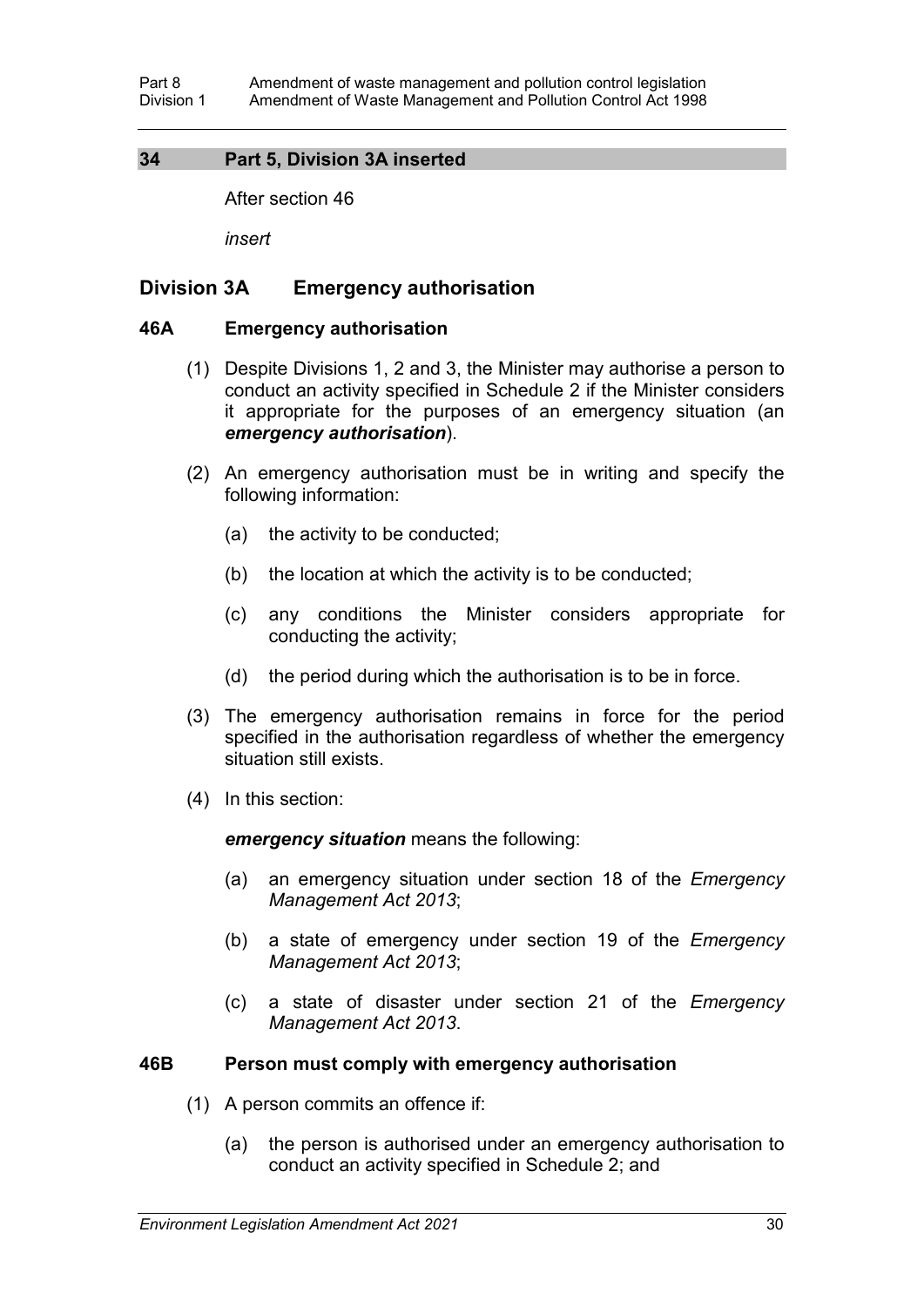(b) the person intentionally contravenes the emergency authorisation.

Penalty: environmental offence level 3.

- (2) A person commits an offence if:
	- (a) the person is authorised under an emergency authorisation to conduct an activity specified in Schedule 2; and
	- (b) the person contravenes the emergency authorisation.

Penalty: environmental offence level 4.

#### **35 Section 88 amended (Regulatory offences)**

Section 88, after "43(1),"

*insert*

46B(2),

### **Division 2 Amendment of Waste Management and Pollution Control (Administration) Regulations 1998**

#### **36 Regulations amended**

This Division amends the *Waste Management and Pollution Control (Administration) Regulations 1998*.

#### **37 Schedule 1 amended (Offences)**

Schedule 1, entry for *Waste Management and Pollution Control Act 1998*, after "43(1),"

*insert*

46B(2),

## **Part 9 Repeal of Act**

#### **38 Repeal of Act**

This Act is repealed on the day after it commences.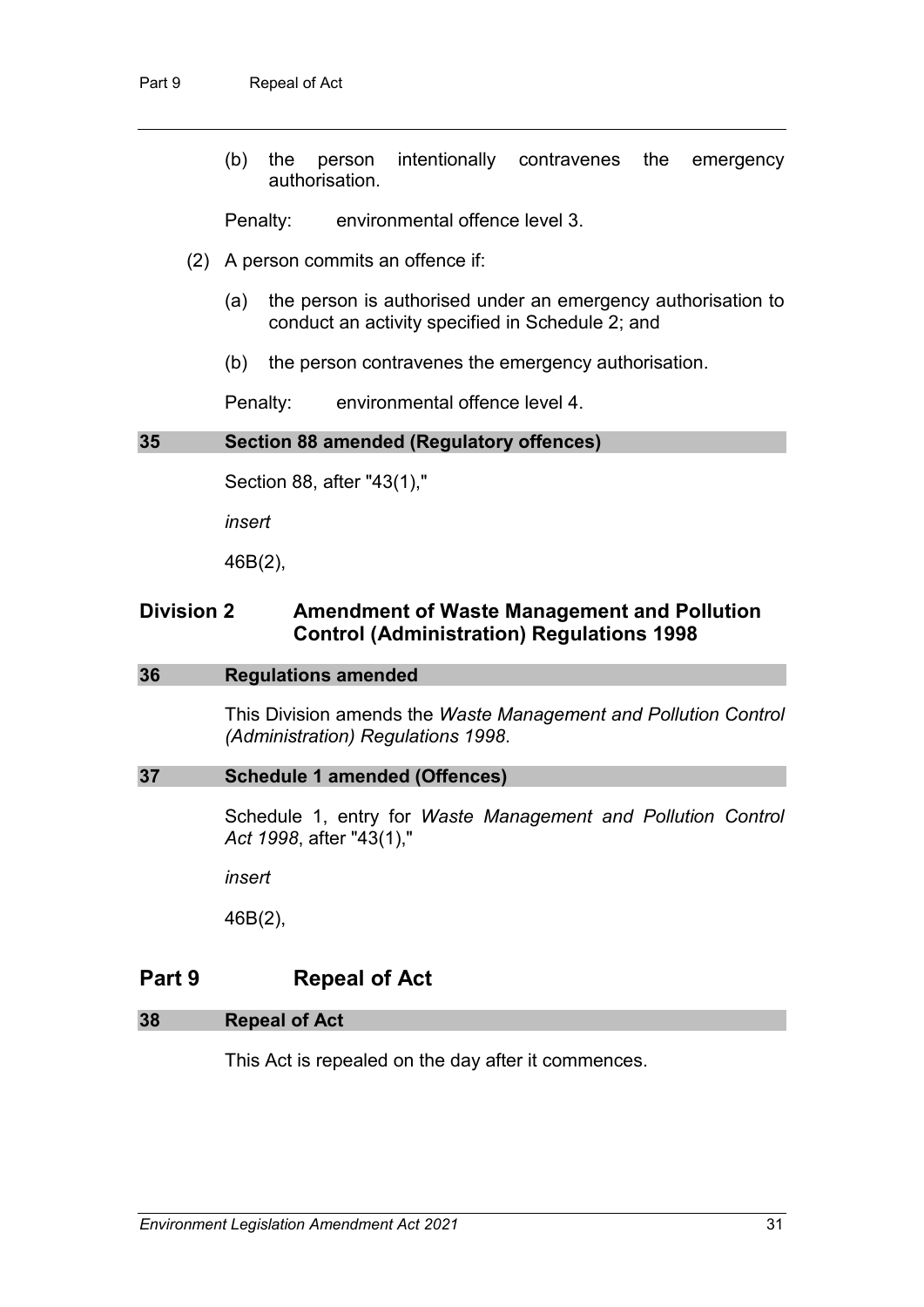## **Schedule 1 Environmental Protection (Beverage Containers and Plastic Bags) Act 2011 further amended**

section 15

| Provision                                                                                                                    | Amendment        |        |
|------------------------------------------------------------------------------------------------------------------------------|------------------|--------|
|                                                                                                                              | omit             | insert |
| section 4, definition approved                                                                                               | whole definition |        |
| section $10(2)(c)$                                                                                                           | approval         | making |
| sections $18(5)$ and $20(1)(b)$ and (c),<br>$(3)$ and $(4)$                                                                  | approved         |        |
| section $21(1)(b)(i)$                                                                                                        | proposed         |        |
| sections $30(1)(a)$ and $37(b)(ii)$ and<br>(d) and Schedule, clause 1,<br>definition secondary coordinator,<br>paragraph (a) | an approved      | a      |
| Schedule, clause 3                                                                                                           | approved         |        |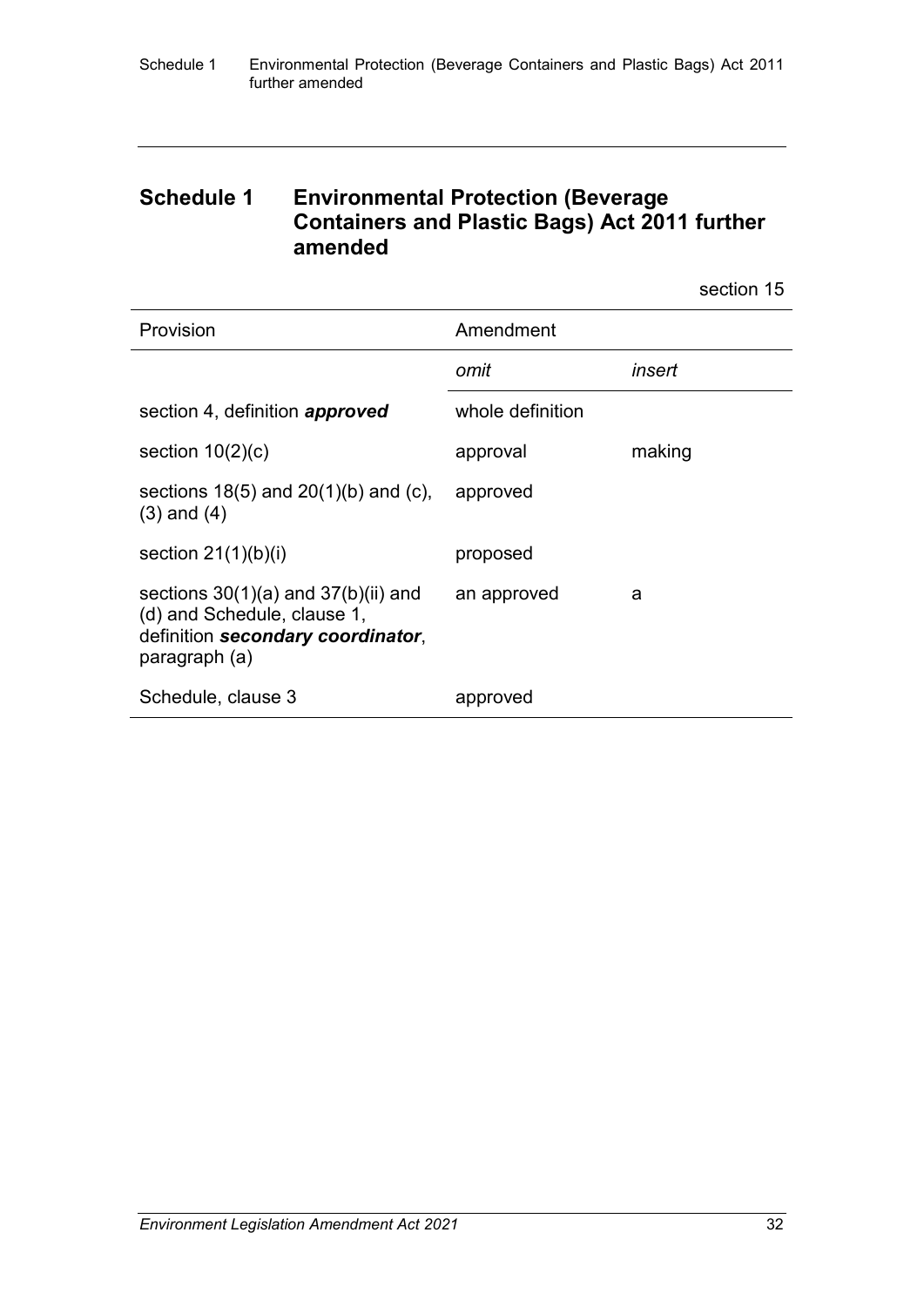# **Schedule 2 Pastoral Land Act 1992 further amended**

section 28

| Provision                                          | Amendment                   |                            |
|----------------------------------------------------|-----------------------------|----------------------------|
|                                                    | omit                        | insert                     |
| section 85A, heading                               | <b>Permit</b>               | Non-pastoral use<br>permit |
| section 85A(1)                                     | permit                      | non-pastoral use<br>permit |
| sections $85A(2)$ and $85B(1)$                     | permit                      | non-pastoral use<br>permit |
| section $85B(2)$                                   | permit<br>(first reference) | non-pastoral use<br>permit |
| section 85C, heading                               | permit                      | non-pastoral use<br>permit |
| section 85C                                        | permit<br>(first reference) | non-pastoral use<br>permit |
| section 85D, heading                               | permit                      | non-pastoral use<br>permit |
| section 85D                                        | permit                      | non-pastoral use<br>permit |
| section 86, heading                                | permit                      | non-pastoral use<br>permit |
| sections $86(1)$ , $87(1)(a)$ and (b) and<br>88(1) | permit                      | non-pastoral use<br>permit |
| section 88(2)                                      | permit<br>(first reference) | non-pastoral use<br>permit |
| section 89, heading                                | permit                      | non-pastoral use<br>permit |
| section $89(1)$ and $(2)$                          | permit<br>(first reference) | non-pastoral use<br>permit |
| section 89A, heading                               | permit                      | non-pastoral use<br>permit |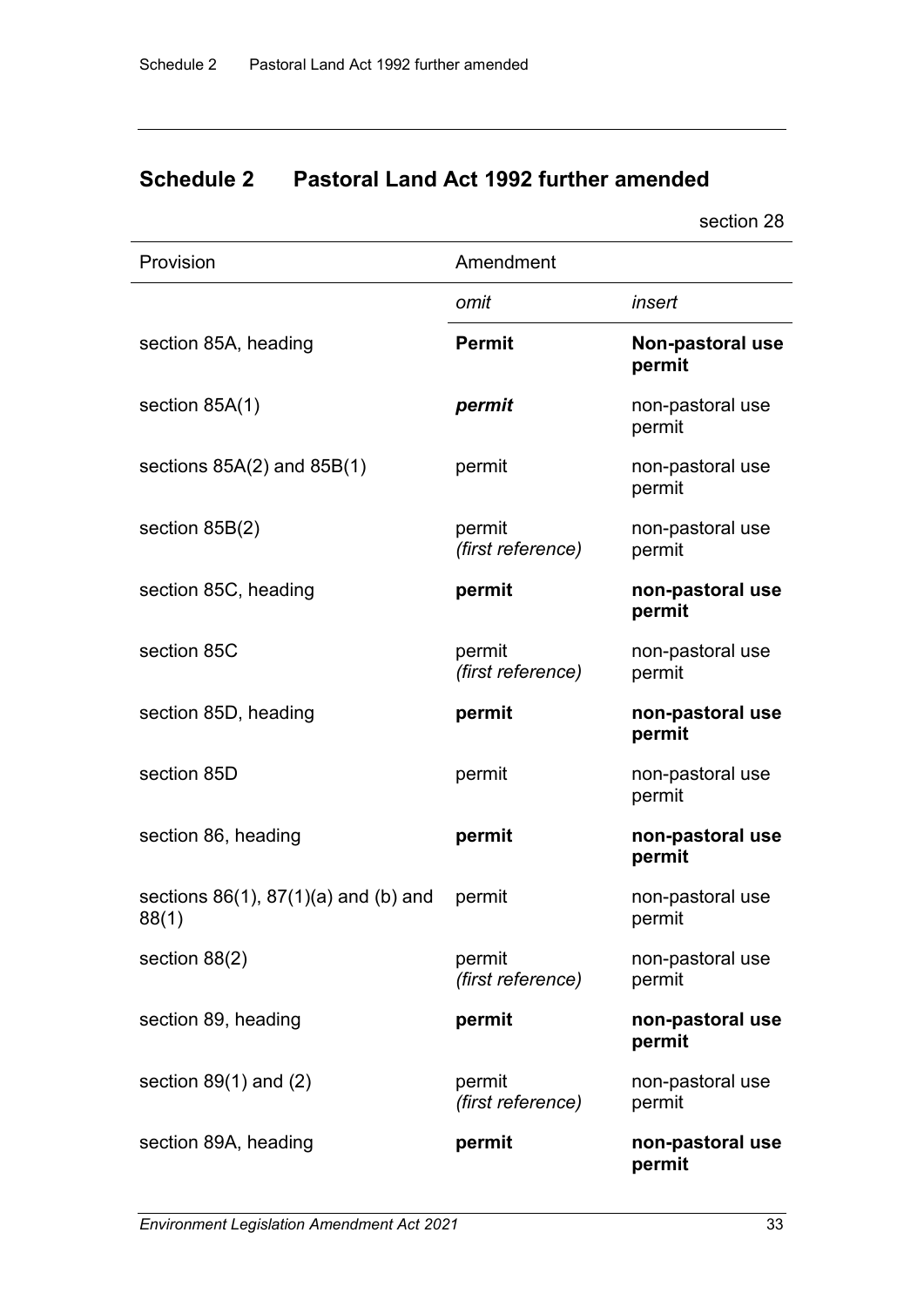| section 89A(1), (2), (3)(b), (4)(a)<br>and (b), $(5)$ , $(6)$ and $(7)$    | permit                      | non-pastoral use<br>permit |
|----------------------------------------------------------------------------|-----------------------------|----------------------------|
| section $89A(3)(a)$                                                        | permit<br>(first reference) | non-pastoral use<br>permit |
| section 89B, heading                                                       | permit                      | non-pastoral use<br>permit |
| section $89B(1)$ and $(6)$ , definition<br>variation                       | permit<br>(first reference) | non-pastoral use<br>permit |
| section $89B(3)$ , $(4)$ and $(5)$                                         | permit                      | non-pastoral use<br>permit |
| section 89C, heading                                                       | permit                      | non-pastoral use<br>permit |
| section $89C(1)$ , $(3)(a)$ and $(9)$ ,<br>definition variation            | permit<br>(first reference) | non-pastoral use<br>permit |
| section $89C(2)$ , $(4)(a)$ and $(b)$ , $(5)$ ,<br>$(6)$ , $(7)$ and $(8)$ | permit                      | non-pastoral use<br>permit |
| section 89D, heading                                                       | permit                      | non-pastoral use<br>permit |
| section 89D(1)                                                             | permit<br>(first reference) | non-pastoral use<br>permit |
| section $89D(3)(b)$ and (c) and (4)                                        | permit                      | non-pastoral use<br>permit |
| section 89E, heading                                                       | permit                      | non-pastoral use<br>permit |
| section 89E(1)                                                             | permit<br>(first reference) | non-pastoral use<br>permit |
| section $89E(2)(b)$ , $(3)$ , $(4)$ and $(5)$                              | permit                      | non-pastoral use<br>permit |
| section 89F, heading                                                       | permit                      | non-pastoral use<br>permit |
| section 89F(1), (3)(b), (4)(a), (5), (6)<br>and $(7)$                      | permit                      | non-pastoral use<br>permit |
| section 89G, heading                                                       | permit                      | non-pastoral use<br>permit |